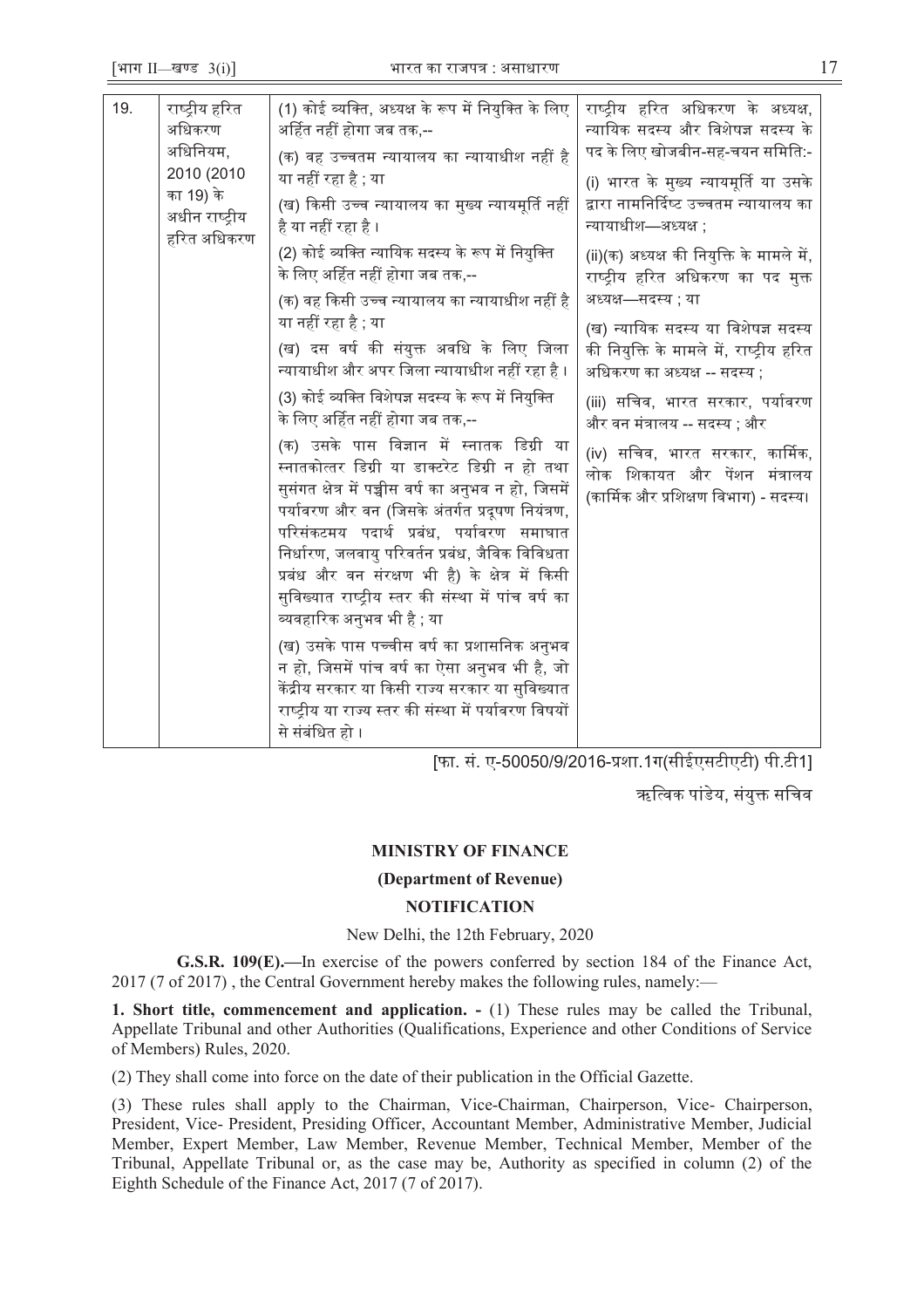- **2. Definitions.** In these rules, unless the context otherwise requires,
	- (a) "Act" means an Act specified in column (3) of the Eighth Schedule of the Finance Act, 2017(7 of 2017);
	- (b) "Accountant Member", "Administrative Member", "Judicial Member", "Expert Member", "Law Member", "Revenue Member" or "Technical Member" means the Accountant Member, Administrative Member, Judicial Member, Expert Member, Law Member, Revenue Member or Technical Member of the Tribunal, Appellate Tribunal or, as the case may be, Authority appointed under the corresponding provisions of the Act;
	- (c) "Appellate Tribunal", "Authority" or "Tribunal" has the same meaning as assigned to it in the corresponding provisions of the Act;
	- (d) "Chairman" or "Chairperson'' or "President'' means the Chairman, Chairperson or President of the Tribunal, Appellate Tribunal or, as the case may be, Authority appointed under the corresponding provisions of the Act;
	- (e) "Member" means the Accountant Member, Administrative Member, Judicial Member, Expert Member, Law Member, Revenue Member or Technical Member and includes the Chairman, Vice-Chairman, Chairperson, Vice-Chairperson, Presiding Officer of the Security Appellate Tribunal, President or, as the case may be, Vice- President;
	- (f) "Presiding Officer'' means the Presiding Officer of the Security Appellate Tribunal appointed under section 15L of the Securities and Exchange Board of India Act, 1992 (15 of 1992), Presiding Officer of the Debts Recovery Tribunal appointed under sub-section (1) of section 4 of the Recovery of Debts due to Banks and Financial Institutions Act 1993, (51 of 1993) and Presiding Officer of the Industrial Tribunal appointed by the Central Government under sub-section (1) of section 7A of the Industrial Disputes Act,1947 (14 of 1947);
	- (g) "Search-cum-Selection Committee" means the Search-cum-Selection Committee referred to in rule 4;
	- (h) "Vice-Chairman" or "Vice- Chairperson'' or "Vice-President'' means the Vice-Chairman, the Vice-Chairperson or Vice-President of the Tribunal, Appellate Tribunal or, as the case may be, Authority;
	- (i) words and expressions used herein and not defined but defined in the Act shall have the same meanings respectively assigned to them in the respective Acts.

3**. Qualifications for appointment of Member**. – The qualification for appointment of the Chairman, Chairperson, President, Vice-Chairman, Vice- Chairperson, Vice-President, Presiding Officer, Accountant Member, Administrative Member, Judicial Member, Expert Member, Law Member, Revenue Member, Technical Member or Member of the Tribunal, Appellate Tribunal or, as the case may be, Authority shall be such as specified in column (3) of the Schedule annexed to these rules.

**4. Method of recruitment.-**(1) The Chairman, Chairperson, President, Vice-Chairman, Vice-Chairperson, Vice- President, Presiding Officer, Accountant Member, Administrative Member, Judicial Member, Expert Member, Law Member, Revenue Member, Technical Member or Member of the Tribunal, Appellate Tribunal or, as the case may be, Authority shall be appointed by the Central Government on the recommendation of a Search-cum-Selection Committee constituted for the Tribunal, appellate Tribunal or, as the case may be, Authority specified in column (4) of the said Schedule in respect of the Tribunal, Appellate Tribunal or as the case may be, Authority specified in column (2) of the said Schedule.

(2) The Search-cum-Selection Committee shall determine its procedure for making its recommendation and, after taking into account the suitability, record of past performance, integrity as well as adjudicatory experience keeping in view the requirements of the Tribunal, Appellate Tribunal or, as the case may be, Authority**,** recommend a panel of two or three persons for appointment to each post.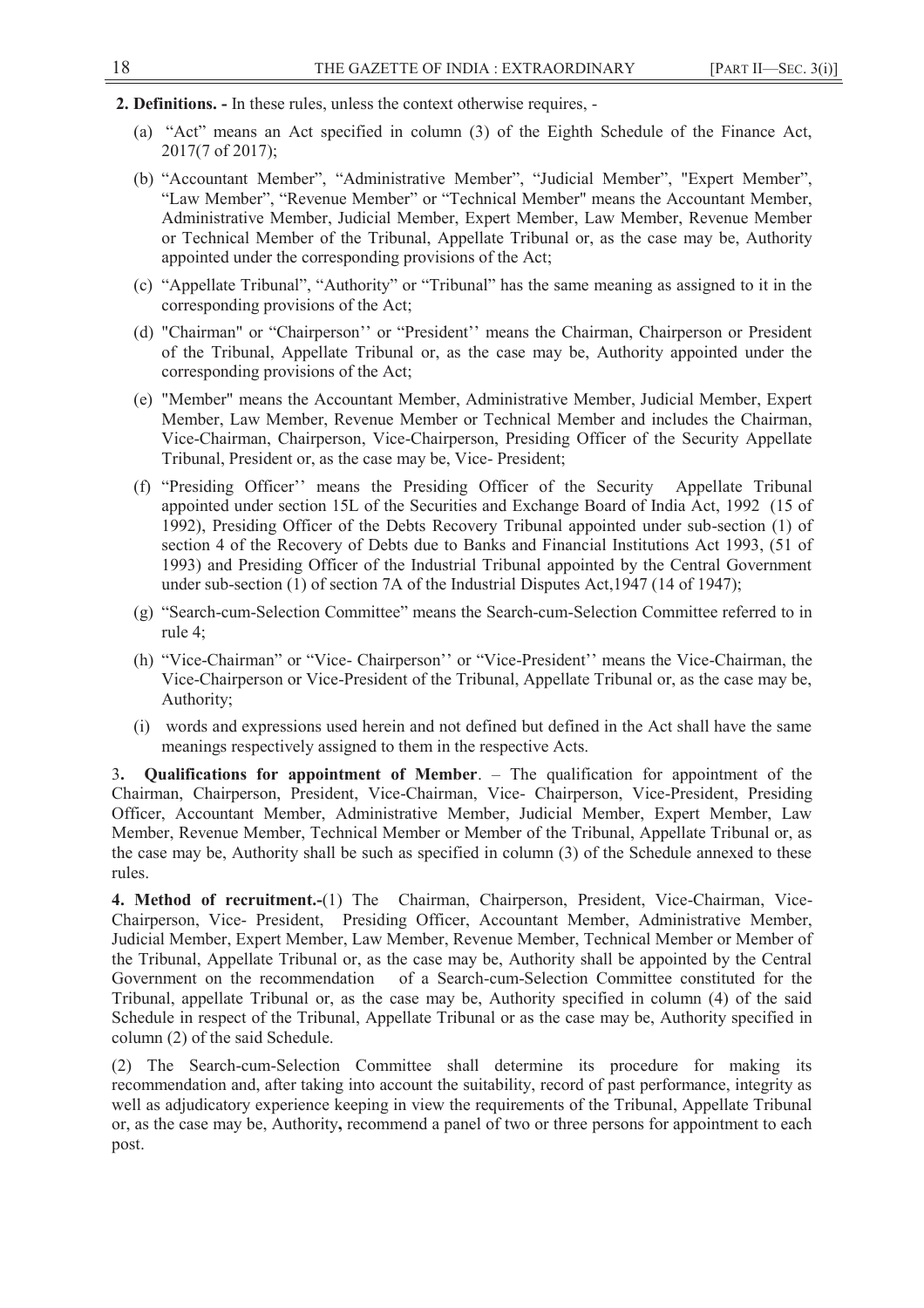(3) No appointment of Chairman, Chairperson, President, Vice-Chairman, Vice- Chairperson, Vice-President, Presiding Officer, Accountant Member, Administrative Member, Judicial Member, Expert Member, Law Member, Revenue Member, Technical Member or Member of the Tribunal, Appellate Tribunal or Authorities shall be invalid merely by reason of any vacancy or absence in the Searchcum-Selection Committee.

(4) Nothing in this rule shall apply to the appointment of Chairman, Chairperson, President, Vice-Chairman, Vice- Chairperson, Vice- President, Presiding Officer, Accountant Member, Administrative Member, Judicial Member, Expert Member, Law Member, Revenue Member, Technical Member or Member of the Tribunal, Appellate Tribunal or, as the case may be, Authority functioning as such immediately before the commencement of these rules**.** 

**5. Medical fitness. -** No person shall be appointed as the Chairman, Chairperson, President, Vice-Chairman, Vice- Chairperson, Vice- President, Presiding Officer, Accountant Member, Administrative Member, Judicial Member, Expert Member, Law Member, Revenue Member, Technical Member or Member of the Tribunal, Appellate Tribunal or Authority, or as the case may be unless he is declared medically fit by an authority specified by the Central Government in this behalf.

**6. Resignation by a Member**. -A Member may, by writing under his hand addressed to the Central Government, resign his office at any time:

 Provided that the Member shall, unless he is permitted by the Central Government to relinquish office sooner, continue to hold office until the expiry of three months from the date of receipt of such notice or until a person duly appointed as a successor enters upon his office or until the expiry of his term of office, whichever is earlier.

**7. Removal of Member from office. -** The Central Government shall**,** on the recommendation of a Search-cum-Selection Committee, remove from office any Member, who-

(a) has been adjudged as an insolvent; or

(b) has been convicted of an offence which, involves moral turpitude; or

(c) has become physically or mentally incapable of acting as such a Member; or

(d) has acquired such financial or other interest as is likely to affect prejudicially his functions as a Member; or

(e) has so abused his position as to render his continuance in office prejudicial to the public interest:

 Provided that where a Member is proposed to be removed on any ground specified in clauses (b) to (e), he shall be informed of the charges against him and given an opportunity of being heard in respect of those charges.

**8. Procedure for inquiry of misbehavior or incapacity of the Member. -** (1) If a written complaint received by the Central Government, alleging any definite charge of misbehavior or incapacity to perform the functions of the office in respect of a Chairman, Vice-Chairman, Chairperson, Vice-Chairperson, President, Vice-President, Presiding Officer, Accountant Member, Administrative Member, Judicial Member, Expert Member, Law Member, Revenue Member, Technical Member or Member, it shall make a preliminary scrutiny of such complaint.

(2) If on preliminary scrutiny, the Central Government is of the opinion that there are reasonable grounds for making an inquiry into the truth of any misbehavior or incapacity of a Chairman, Vice-Chairman, Chairperson, Vice-Chairperson, President, Vice-President, Presiding Officer, Accountant Member, Administrative Member, Judicial Member, Expert Member, Law Member, Revenue Member, Technical Member or Member, it shall make a reference to the Search-Cum-Selection Committee to conduct the inquiry.

(3) The Search-Cum-Selection Committee shall complete the inquiry within such time or such further time as may be specified by the Central Government.

(4) After the conclusion of the inquiry, the Search-Cum-Selection Committee shall submit its report to the Central Government stating therein its findings and the reasons therefor on each of the charges separately with such observations on the whole case as it may think fit.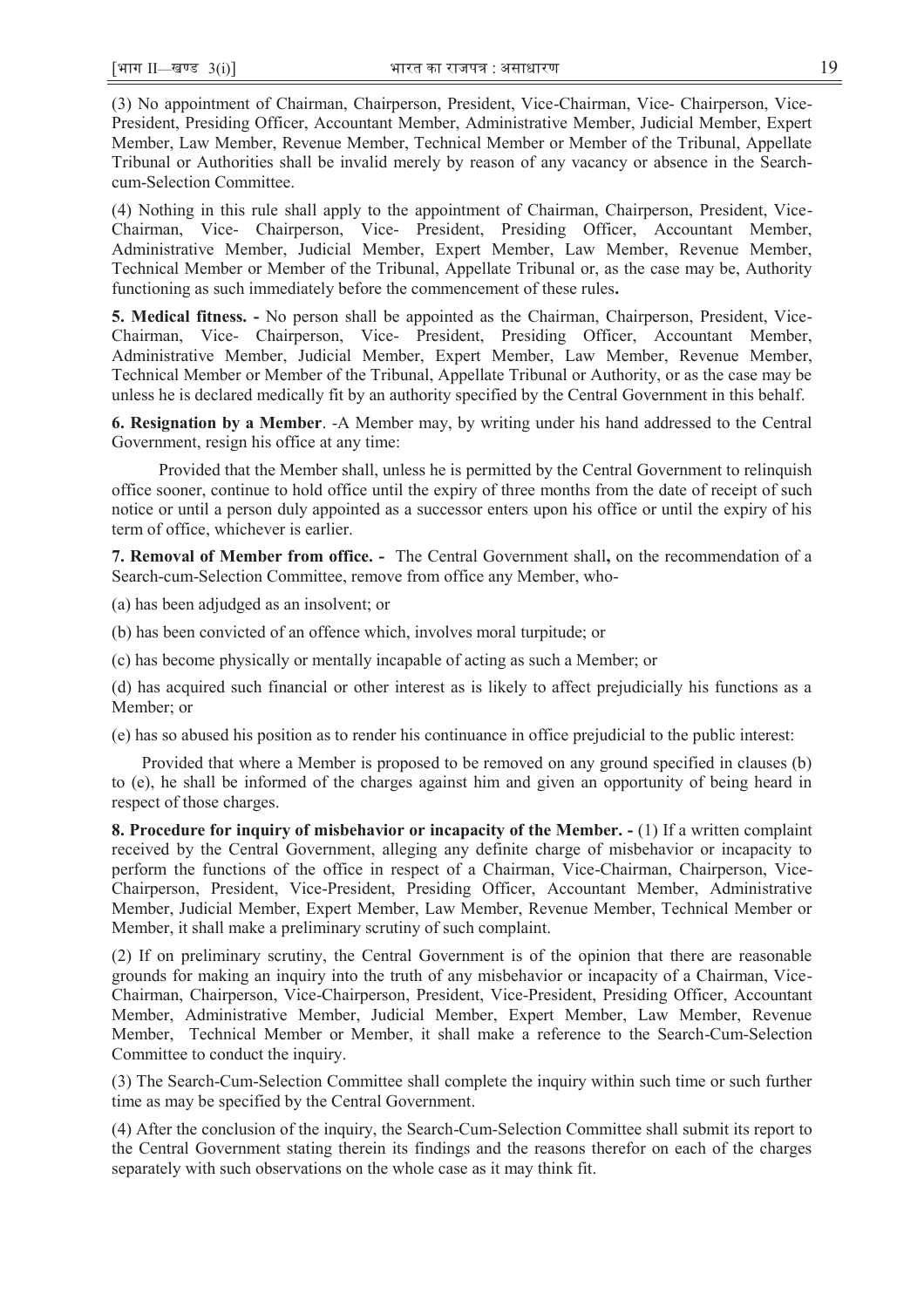(5) The Search-Cum-Selection Committee shall not be bound by the procedure laid down by the Code of Civil Procedure,1908 (5 of 1908) but shall be guided by the principles of natural justice and shall have power to regulate its own procedure, including the fixing of date, place and time of its inquiry.

**9. Term of office of Member. –** (1) The Chairman, Chairperson or President shall hold office for a term of four years or till he attains the age of seventy years, whichever is earlier.

(2) The Vice-Chairman, Vice-Chairperson, Vice President, Presiding Officer, Accountant Member, Administrative Member, Judicial Member, Expert Member, Law Member, Revenue Member, Technical Member or, as the case may be, Member shall hold office for a term of four years or till he attains the age of sixty-five years, whichever is earlier.

**10. Casual vacancy. –** (1) In case of a casual vacancy in the office of, -

(a) the Chairman, Chairperson, President, or Presiding Officer of the Security Appellate Tribunal, the Central Government shall have the power to appoint the senior most Vice-Chairperson or Vice-Chairman, Vice-President or in his absence, one of the Accountant Member, Administrative Member, Judicial Member, Expert Member, Law Member, Revenue Member, Technical Member, or Member of the Tribunal, Appellate Tribunal or, as the case may be, Authority to officiate as Chairperson, Chairman, President or Presiding Officer.

(b) the Chairperson of the Debts Recovery Appellate Tribunal, the Central Government shall have power to appoint the Chairperson of another Debts Recovery Appellate Tribunal to officiate as Chairperson and in case of a casual vacancy in the office of the Presiding Officer of the Debts Recovery Tribunal, the Chairperson of the Debts Recovery Appellate Tribunal shall have power to appoint the Presiding Officer of another Debts Recovery Appellate Tribunal to officiate as Presiding Officer.

**11. Salary and allowances. -** (1) The Chairman, Chairperson or President of the Tribunal, Appellate Tribunal or, as the case may be, Authority or the Presiding Officer of the Security Appellate Tribunal shall be paid a salary of Rs. 2,50,000 (fixed) and other allowances and benefits as are admissible to a Central Government officer holding posts carrying the same pay.

(2) The Vice-Chairman, Vice-Chairperson, Vice-President, Accountant Member, Administrative Member, Judicial Member, Expert Member, Law Member, Revenue Member, Technical Member or, as the case may be, Member shall be paid a salary of Rs. 2,25,000 and shall be entitled to draw allowances as are admissible to a Government of India officer holding Group 'A' post carrying the same pay.

(3) A Presiding Officer of the Debts Recovery Tribunal or a Presiding Officer of the Industrial Tribunal constituted by the Central Government shall be paid a salary of Rs.1,44,200 – 2,18,200and shall be entitled to draw allowances as are admissible to a Government of India officer holding Group 'A' post carrying the same pay.

(4) In case of a person appointed as the Chairman, Chairperson, President, Vice-Chairman, Vice-Chairperson, Vice President, Presiding Officer, Accountant Member, Administrative Member, Judicial Member, Expert Member, Law Member, Revenue Member, Technical Member or Member, as the case may be, is in receipt of any pension, the pay of such person shall be reduced by the gross amount of pension drawn by him.

**12. Pension, Gratuity and Provident Fund.** - (1) In case of a serving Judge of the Supreme Court or a High Court or a Judicial Member of the Tribunal or a member of the Indian Legal Service or a member of an organised Service appointed to the post of the Chairperson, Chairman, President or Presiding Officer of the Security Appellate Tribunal , the service rendered in the Tribunal, Appellate Tribunal or, as the case may be, Authority shall count for pension to be drawn in accordance with the rules of the service to which he belongs and he shall be governed by the provisions of the General Provident Fund (Central Services) Rules, 1960 and the rules for pension applicable to him.

(2) In all other cases, the Accountant Member, Administrative Member, Judicial Member, Expert Member, Law Member, Revenue Member, Technical Member or Member shall be governed by the provisions of the Contributory Provident Fund (India) Rules,1962 and the Contribution Pension System.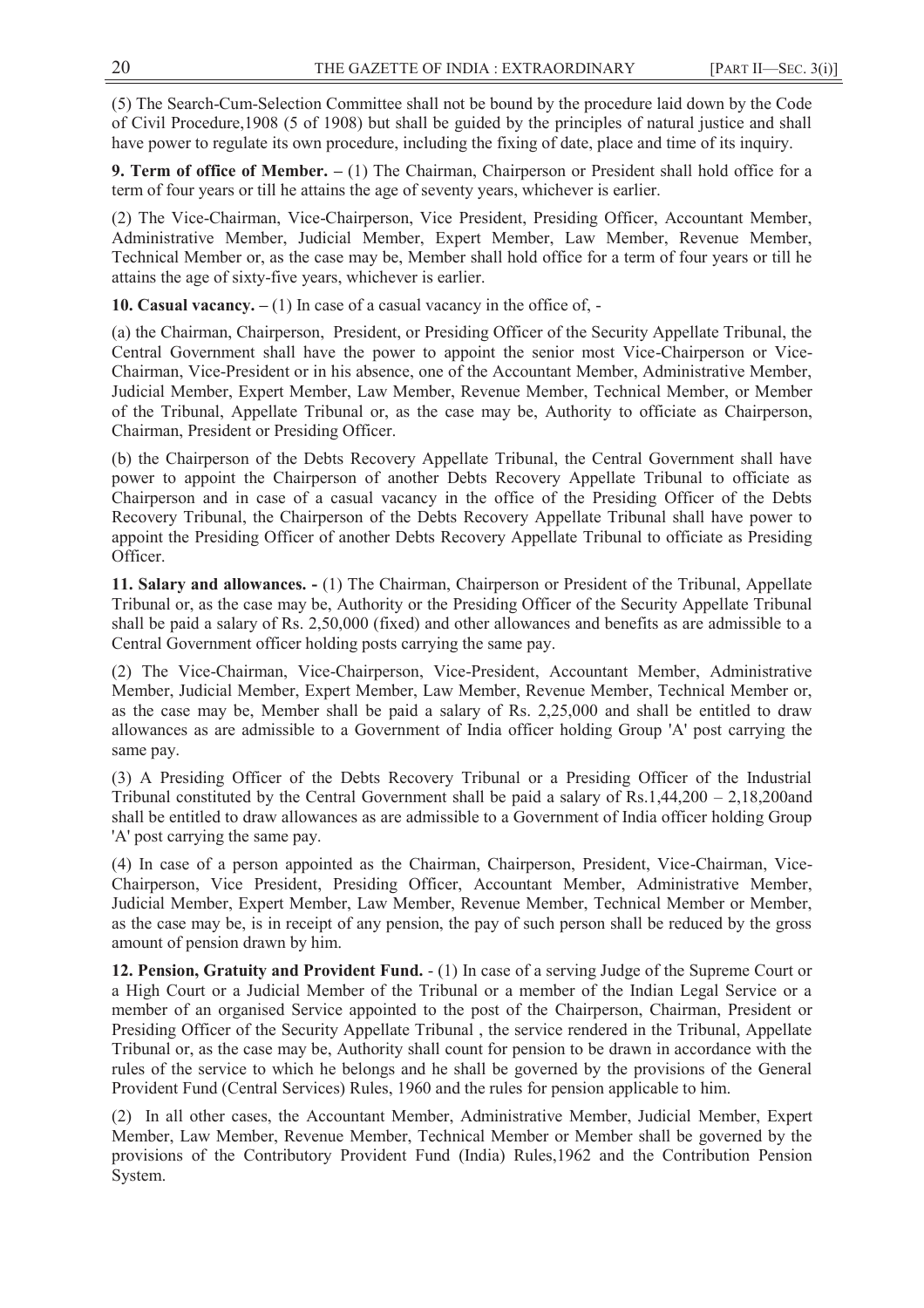(3) Additional pension and gratuity shall not be admissible for service rendered in the Tribunal, Appellate Tribunal or, as the case may be, Authority.

**13. Leave. - (1)** The Chairman, Chairperson, President, Vice-Chairman, Vice- Chairperson, Vice-President, Accountant Member, Administrative Member, Judicial Member, Expert Member, Law Member, Revenue Member, Technical Member, Presiding Officer or a Member shall be entitled to thirty days of earned Leave for every year of service.

(2) Casual Leave not exceeding eight days may be granted to the Chairman, Chairperson, President, Vice-Chairman, Vice- Chairperson, Vice President, Accountant Member, Administrative Member, Judicial Member, Expert Member, Law Member, Revenue Member, or Technical Member, Presiding Officer or a Member in a calendar year.

(3) The payment of leave salary during leave shall be governed by rule 40 of the Central Civil Services (Leave) Rules, 1972.

(4) The Chairman, Chairperson, President, Vice**-**Chairman, Vice- Chairperson, Vice President, Presiding Officer, Accountant Member, Administrative Member, Judicial Member, Expert Member, Law Member, Revenue Member, Technical Member or Member shall be entitled to encashment of leave in respect of the earned Leave standing to his credit, subject to the condition that maximum leave encashment, including the amount received at the time of retirement from previous service shall not in any case exceed the prescribed limit under the Central Civil Service ( Leave) Rules,1972.

**14. Leave sanctioning authority. - (**1) Leave sanctioning authority, -

(a) for the Vice-Chairman, Vice-Chairperson, Vice-President, Presiding Officer of the Debts Recovery Tribunal and Industrial Tribunal, Accountant Member, Administrative Member, Judicial Member, Expert Member, Law Member, Revenue Member, Technical Member or Member shall be Chairman, Chairperson or, as the case may be, President; and

(b) for the Chairman, Chairperson, Presiding Officer of Security Appellate Tribunal or President, shall be the Central Government, who shall also be sanctioning authority for Accountant Member, Administrative Member, Judicial Member, Expert Member or Member in case of absence of Chairman, Chairperson, Presiding Officer of Security Appellate Tribunal or President.

(2) The Central Government shall be the sanctioning authority for foreign travel to the Chairman, Chairperson, President, Vice-Chairman, Vice- Chairperson, Vice President, Accountant Member, Administrative Member, Judicial Member, Expert Member, Technical Member, Presiding Officer or a Member.

**15. House rent allowance. -** The Chairman, Chairperson, President, Vice-Chairman, Vice-Chairperson, Vice President, Presiding Officer, Accountant Member, Administrative Member, Judicial Member, Expert Member, Technical Member or Member shall be entitled to house rent allowance at the same rate are admissible to a Government of India officer holding Group 'A' post carrying the same pay .

**16.Transport allowance. -** The Chairman, Chairperson, President, Vice-Chairman, Vice-Chairperson, Vice President, Accountant Member, Administrative Member, Judicial Member, Expert Member, Technical Member, Presiding Officer or Member shall be entitled to the facility of staff car for journeys for official and private purposes in accordance with the facilities as are admissible to a Government of India officer holding Group 'A' post carrying the same pay as per the provisions of Staff Car Rules.

**17. Declaration of Financial and other Interests. -** The Chairman, Chairperson, President, Vice-Chairman, Vice- Chairperson, Vice President, Accountant Member, Administrative Member, Judicial Member, Expert Member, Technical Member, Presiding Officer or Member shall, before entering upon his office, declare his assets, and his liabilities and financial and other interests.

**18. Other conditions of service. -** (1) The terms and conditions of service of a Chairman, Chairperson, President, Vice-Chairman, Vice- Chairperson, Vice- President, Accountant Member, Administrative Member, Judicial Member, Expert Member, Technical Member, Presiding Officer or Member with respect to which no express provision has been made in these rules, shall be such as are admissible to a Government of India officer holding Group 'A' post carrying the same pay.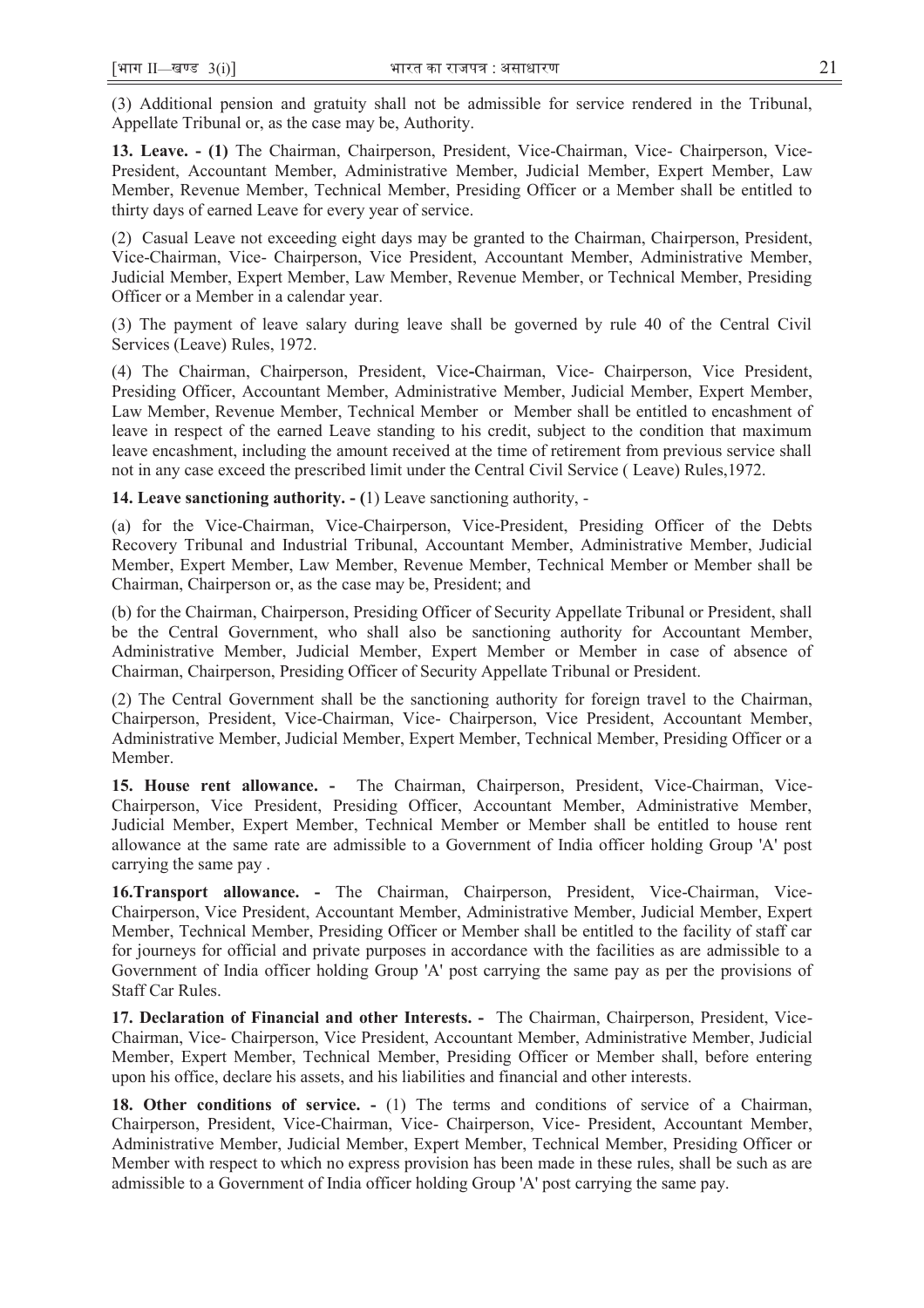(2) The Chairman, Chairperson, President, Vice-Chairman, Vice- Chairperson, Vice- President, Administrative Member, Judicial Member, Expert Member, Technical Member, Presiding Officer or Member shall not practice before the Tribunal, Appellate Tribunal or Authority after retirement from the service of that Tribunal, Appellate Tribunal or, as the case may be, Authority.

(3) The Chairman, Chairperson, President, Vice-Chairman, Vice- Chairperson, Vice- President, Accountant Member, Administrative Member, Judicial Member, Expert Member, Technical Member, Presiding Officer or Member shall not undertake any arbitration work while functioning in these capacities in the Tribunal, Appellate Tribunal or Authority.

(4) The Chairman, Chairperson, President, Vice-Chairman, Vice- Chairperson, Vice- President, Presiding Officer, Accountant Member, Administrative Member, Judicial Member, Expert Member, Law Member, Revenue Member, Technical Member or Member of the Tribunal, Appellate Tribunal or, as the case may be, Authority shall not, for a period of two years from the date on which they cease to hold office, accept any employment in, or connected with the management or administration of, any person who has been a party to a proceeding before the Tribunal, Appellate Tribunal or, as the case may be, Authority:

Provided that nothing contained in this rule shall apply to any employment under the Central Government or a State Government or a local authority or in any statutory authority or any corporation established by or under any Central, State or Provincial Act or a Government company as defined in clause (45) of section 2 of the Companies Act, 2013 (18 of 2013).

**19. Oath of office and secrecy. -** Every person appointed to be the Chairman, Chairperson, President, Vice-Chairman, Vice- Chairperson, Vice-President, Accountant Member, Administrative Member, Judicial Member, Expert Member, Technical Member, Presiding Officer or Member shall, before entering upon his office, make and subscribe an oath of office and secrecy in Forms I and II annexed to these rules.

#### **FORM I**

### **(See rule 19)**

Form of Oath of Office for Chairman/Vice-Chairman/ Chairperson/ Vice-Chairperson/ President/Vice-President/ Presiding Officer**/** Administrative Member/ Judicial Member/ Expert Member / Law Member/ Revenue Member/ Technical Member, **/**Member of the (Name of the Tribunal/Appellate Tribunal/Authority)

 I, A. B., having been appointed as Chairman/Vice-Chairman/ Chairperson/ Vice-Chairperson/ President/Vice-President/ Presiding Officer/ Accountant Member/ Administrative Member, Judicial Member/ Expert Member / Law Member/ Revenue Member/ Technical Member/ Member of the (Name of the Tribunal/Appellate Tribunal/Authority

do solemnly affirm/do swear in the name of God that I will faithfully and conscientiously discharge my duties as the Chairman/Vice-Chairman/ Chairperson/ Vice-Chairperson/ President/Vice-President/ Presiding Officer/ Accountant Member**/** Administrative Member/ Judicial Member/ Expert Member / Law Member/ Revenue Member/ Technical Member/ Member (Name of the Tribunal/Appellate Tribunal/Authority) to the best of my ability, knowledge and judgment, without fear or favour, affection or ill-will and that I will uphold the Constitution and the laws of land.

### **FORM II**

#### **(See rule 19)**

Form of Oath of Secrecy for Chairman/Vice-Chairman/ Chairperson/ Vice-Chairperson/ President/Vice-President/ Presiding Officer / Accountant Member/ Administrative Member/ Judicial Member/ Expert Member / Law Member/ Revenue Member/ Technical Member /Member of the (Name of Tribunal/Appellate Tribunal/Authority)

 I, A. B., having been appointed as the Chairman/Vice-Chairman/ Chairperson/ Vice-Chairperson/ President/Vice-President/ Presiding Officer/Member of the(Name of Tribunal/Appellate Tribunal/Authority**)**, do solemnly affirm/do swear in the name of God that I will not directly or indirectly communicate or reveal to any person or persons any matter which shall be brought under my consideration or shall become known to me as Chairman/Vice-Chairman/ Chairperson/ Vice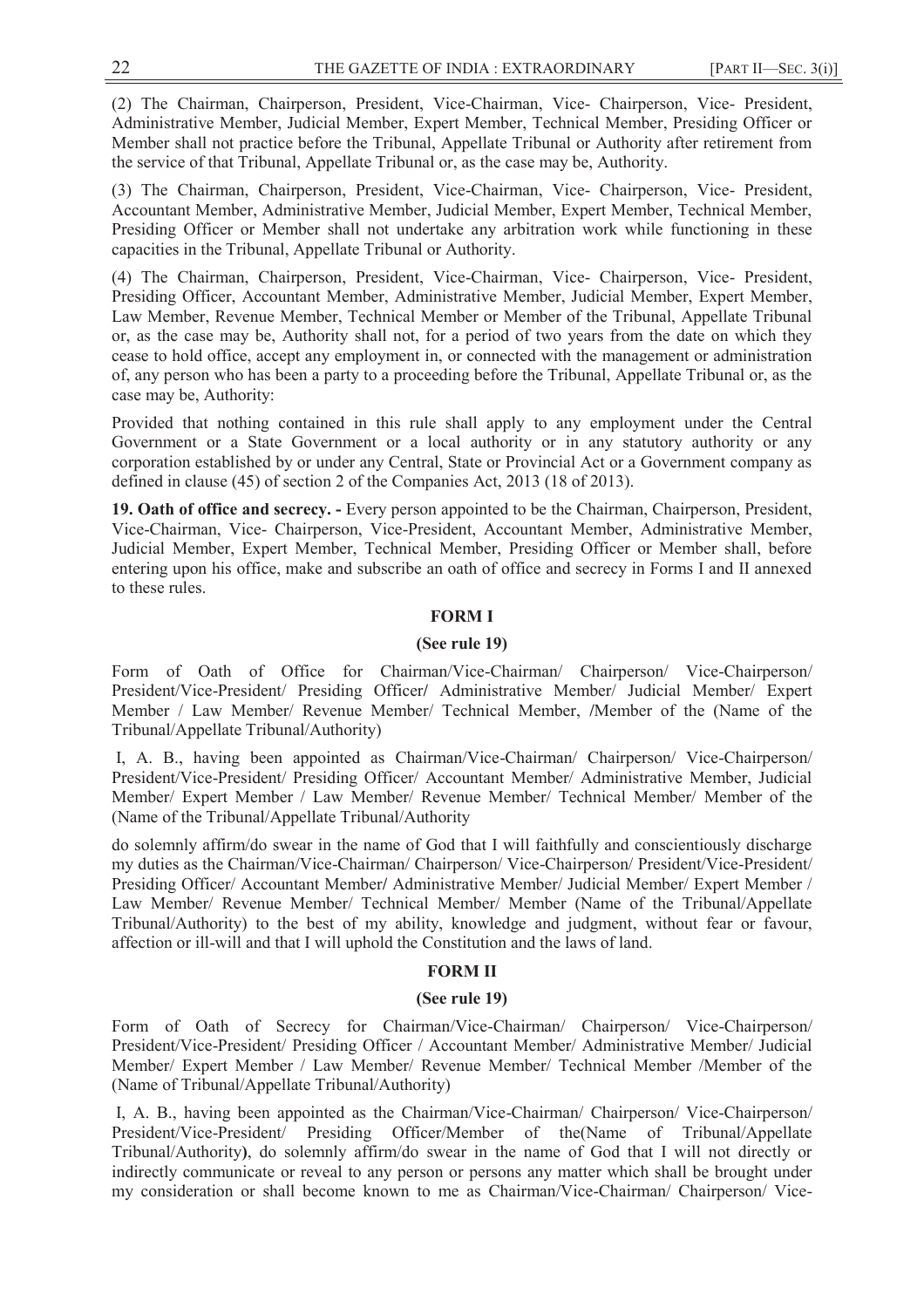Chairperson/ President/Vice-President/ Presiding Officer / Accountant Member**/** Administrative Member, Judicial Member/ Expert Member / Law Member/ Revenue Member/ Technical Member /Member of the said (Name of Tribunal/Appellate Tribunal/Authority**)** except as may be required for the due discharge of my duties as the Chairman/Vice-Chairman/ Chairperson/ Vice-Chairperson/ President/Vice-President/ Presiding Officer/Member.

### **SCHEDULE**

## **(See rules 3 and 4)**

| Sl.<br>No. | of<br>Tribunal,<br>Name<br>Appellate Tribunal or<br>Authority.                                                                      | Qualification<br>for<br>appointment of<br>Chairman,<br>Chairperson,<br>President,<br>Vice-Chairperson,<br>Vice-Chairman,<br>Vice- President, Presiding Officer,<br>Accountant Member, Administrative<br>Member, Judicial Member, Expert<br>Member or Technical Member or<br>Member. | Composition<br>$\sigma f$<br>Search-cum-<br><b>Selection Committee</b>                                                                                                                                    |
|------------|-------------------------------------------------------------------------------------------------------------------------------------|-------------------------------------------------------------------------------------------------------------------------------------------------------------------------------------------------------------------------------------------------------------------------------------|-----------------------------------------------------------------------------------------------------------------------------------------------------------------------------------------------------------|
| (1)        | (2)                                                                                                                                 | (3)                                                                                                                                                                                                                                                                                 | (4)                                                                                                                                                                                                       |
| 1.         | Industrial<br>Tribunal<br>constituted<br>the<br>by<br>Government<br>Central<br>under<br>the<br>Industrial<br>Disputes Act, 1947 (14 | A person shall not be qualified for<br>appointment as Presiding Officer,<br>unless he $, -$<br>(a) is, or has been, a Judge of a High<br>Court; or                                                                                                                                  | Search-cum-Selection- Committee<br>for the post of the Presiding<br>Officer, -<br>(i) Chief Justice of India or a Judge                                                                                   |
|            | of 1947)                                                                                                                            | (b) has, for a combined period of ten                                                                                                                                                                                                                                               | of Supreme Court nominated by<br>him - chairperson;                                                                                                                                                       |
|            |                                                                                                                                     | years, been a District Judge and<br>Additional District Judge.                                                                                                                                                                                                                      | (ii) Outgoing Presiding Officer of<br>the National Industrial Tribunal<br>- member;                                                                                                                       |
|            |                                                                                                                                     |                                                                                                                                                                                                                                                                                     | (iii) Secretary to the Government of<br>India, Ministry of Labour and<br>Employment<br>-member;                                                                                                           |
|            |                                                                                                                                     |                                                                                                                                                                                                                                                                                     | (iv) Secretary to the Government of<br>India, Ministry of Commerce<br>(Department for Promotion of<br>Industry<br>Internal<br>Trade)<br>and<br>- member.                                                  |
| 2.         | Income-tax<br>Appellate<br>Tribunal<br>under<br>the<br>Income-tax Act, 1961<br>$(43 \text{ of } 1961)$                              | (1) A person shall not be qualified for<br>appointment as President unless he is a<br>sitting or retired Judge of a High Court<br>and who has completed not less than<br>seven years of service as a Judge in a<br>High Court or a Vice-President of the                            | Search-cum-Selection Committee<br>for the post of the President, Vice-<br>President, Accountant Member or<br>Judicial Member -<br>(i) Chief Justice of India or a Judge<br>of the Supreme Court nominated |
|            |                                                                                                                                     | Income-tax Appellate Tribunal.<br>(2) The Central Government may<br>appoint one or more members of the<br>Income-tax Appellate Tribunal to be<br>the Vice-President or, as the case may<br>be, Vice-Presidents thereof.                                                             | by him - chairperson;<br>(ii) (a) In case of appointment of<br>President, the Outgoing President,<br>Appellate Tribunal-<br>Income-tax<br>member; or                                                      |
|            |                                                                                                                                     | (3) A person shall not be qualified for<br>appointment as a Judicial Member,<br>$unless, -$                                                                                                                                                                                         | (b) In case of appointment of Vice-<br>President or Accountant Member<br>or Judicial Member, the President,<br>Income-tax<br>Appellate<br>Tribunal                                                        |
|            |                                                                                                                                     | (a) he has, for a combined period of<br>ten years, been a District Judge and<br>Additional District Judge; or                                                                                                                                                                       | -member;<br>(iii) Secretary to the Government<br>of India, Ministry of Law and                                                                                                                            |
|            |                                                                                                                                     | (b) he has been a member of the Indian<br>Legal Service and has held a post of<br>Additional Secretary or any equivalent<br>or higher post for two years; or                                                                                                                        | Justice (Department of Legal<br>Affairs)<br>- member; and                                                                                                                                                 |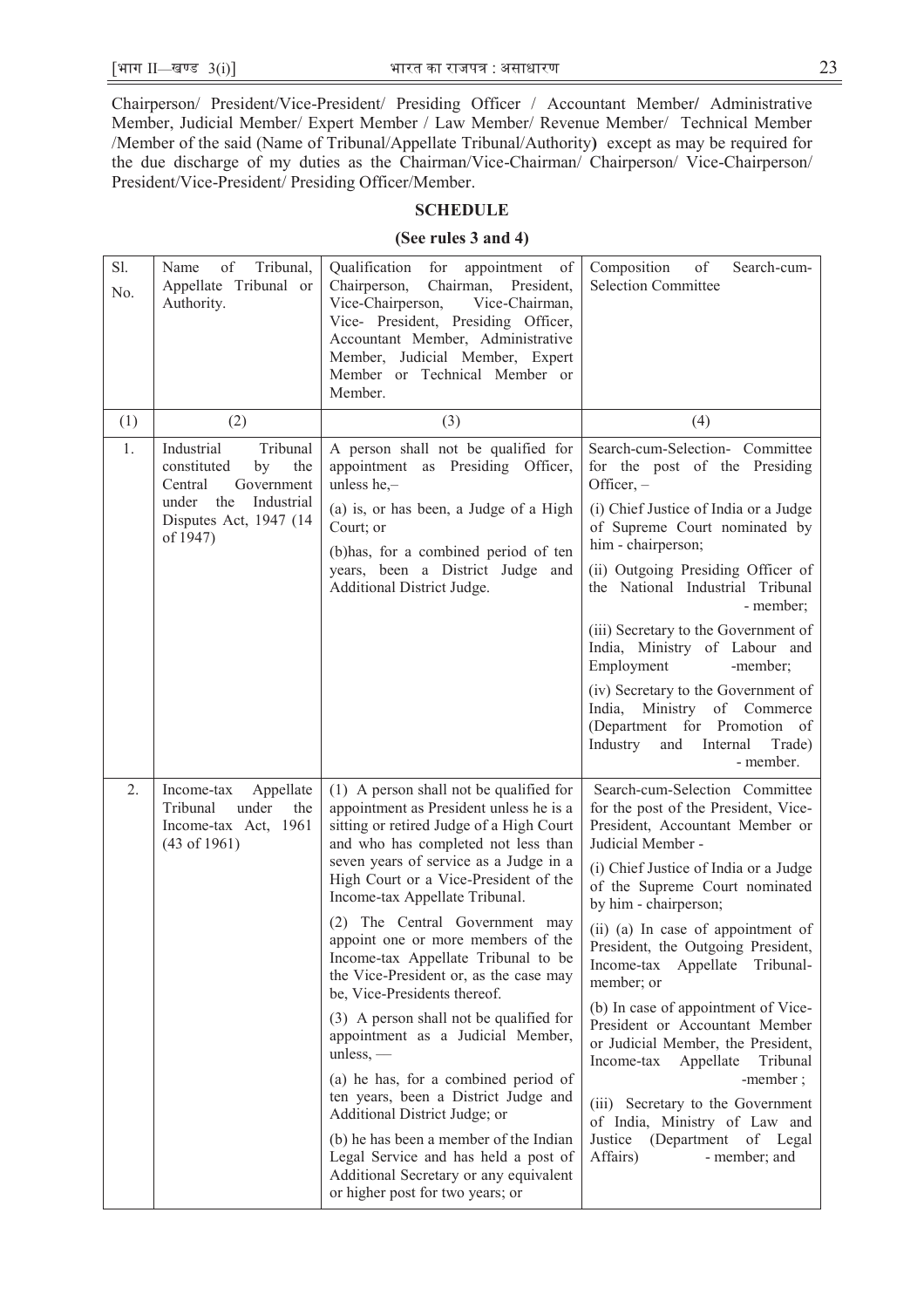|    |                                                                                                                            | (c) he has been an advocate for<br>twenty-five years.<br>(4) A person shall not be qualified for<br>appointment<br>Accountant<br>as<br>an<br>Member, unless, -<br>(i) he has for twenty-five years been in<br>the practice of accountancy, -<br>(a) as a chartered accountant under the<br>Chartered Accountants Act, 1949 (38)<br>of 1949); or<br>(b) as a registered accountant under<br>any law formerly in force; or partly as<br>such registered accountant and partly<br>as a chartered accountant; or<br>(ii) he has been a member of the<br>Indian Revenue Service (Income-tax<br>Service Group 'A') and has held the<br>post of Principal Commissioner of<br>Income-tax or any equivalent or higher<br>post for two years and has performed<br>judicial, quasi-judicial or adjudicating<br>function for three years.                                                                                                                                                                                                                                                                                                                                            | (iv) Secretary to the Government<br>of India, Ministry of Finance,<br>(Department<br>of<br>Revenue)<br>– member.                                                                                                                                                                                                                                                                                                                                                                                                                                                                                                                                                                                                                                                                                                                |
|----|----------------------------------------------------------------------------------------------------------------------------|--------------------------------------------------------------------------------------------------------------------------------------------------------------------------------------------------------------------------------------------------------------------------------------------------------------------------------------------------------------------------------------------------------------------------------------------------------------------------------------------------------------------------------------------------------------------------------------------------------------------------------------------------------------------------------------------------------------------------------------------------------------------------------------------------------------------------------------------------------------------------------------------------------------------------------------------------------------------------------------------------------------------------------------------------------------------------------------------------------------------------------------------------------------------------|---------------------------------------------------------------------------------------------------------------------------------------------------------------------------------------------------------------------------------------------------------------------------------------------------------------------------------------------------------------------------------------------------------------------------------------------------------------------------------------------------------------------------------------------------------------------------------------------------------------------------------------------------------------------------------------------------------------------------------------------------------------------------------------------------------------------------------|
| 3. | Excise<br>The<br>Customs,<br>Service<br>Tax<br>and<br>Tribunal<br>Appellate<br>under the Customs Act,<br>1962 (52 of 1962) | $(1)$ A person shall not be qualified for<br>appointment as President unless, -<br>(a) he is or has been a Judge of a High<br>Court and who has completed not less<br>than seven years of service as a Judge<br>in a High Court; or<br>(b) he is the member of the Appellate<br>Tribunal.<br>(2) A person shall not be qualified for<br>appointment as a Judicial Member,<br>unless, -<br>(a) he has, for a combined period of<br>ten years, been a District Judge and<br>Additional District Judge; or<br>(b) he has been a member of the<br>Indian Legal Service and has held a<br>post of Additional Secretary or any<br>equivalent or higher post for two<br>years; or<br>(c) he has been an advocate for<br>twenty-five years.<br>(3) A person shall not be qualified for<br>appointment as a Technical Member<br>unless he has been a member of the<br>Indian Revenue Service (Customs and<br>Central Excise Service Group 'A') and<br>has held the post of Principal<br>Commissioner of Customs or Central<br>Excise or any equivalent or higher<br>post for two years and has performed<br>judicial, quasi-judicial or adjudicating<br>function for three years. | Search-cum-Selection Committee<br>for the post of President, Judicial<br>Member and Technical Member-<br>Chief Justice of India or a<br>(i)<br>Judge of the Supreme Court<br>nominated by him - chairperson;<br>$(ii)(a)$ In case of appointment of<br>President, the Outgoing President<br>of the Customs Excise and Service<br>Tax Appellate Tribunal - member;<br>or<br>(b) In case of appointment of<br>Judicial Member and Technical<br>Member, the President, Customs<br>and Excise and Service<br>Tax<br>Appellate Tribunal-member;<br>(iii) Secretary to the Government<br>of India, Ministry of Finance<br>(Department<br>of<br>Revenue)-<br>member;<br>(iv) Secretary to the Government<br>of India, Ministry of Personal,<br>Public Grievances and Pensions<br>(Department of Personnel and<br>Training)<br>-member. |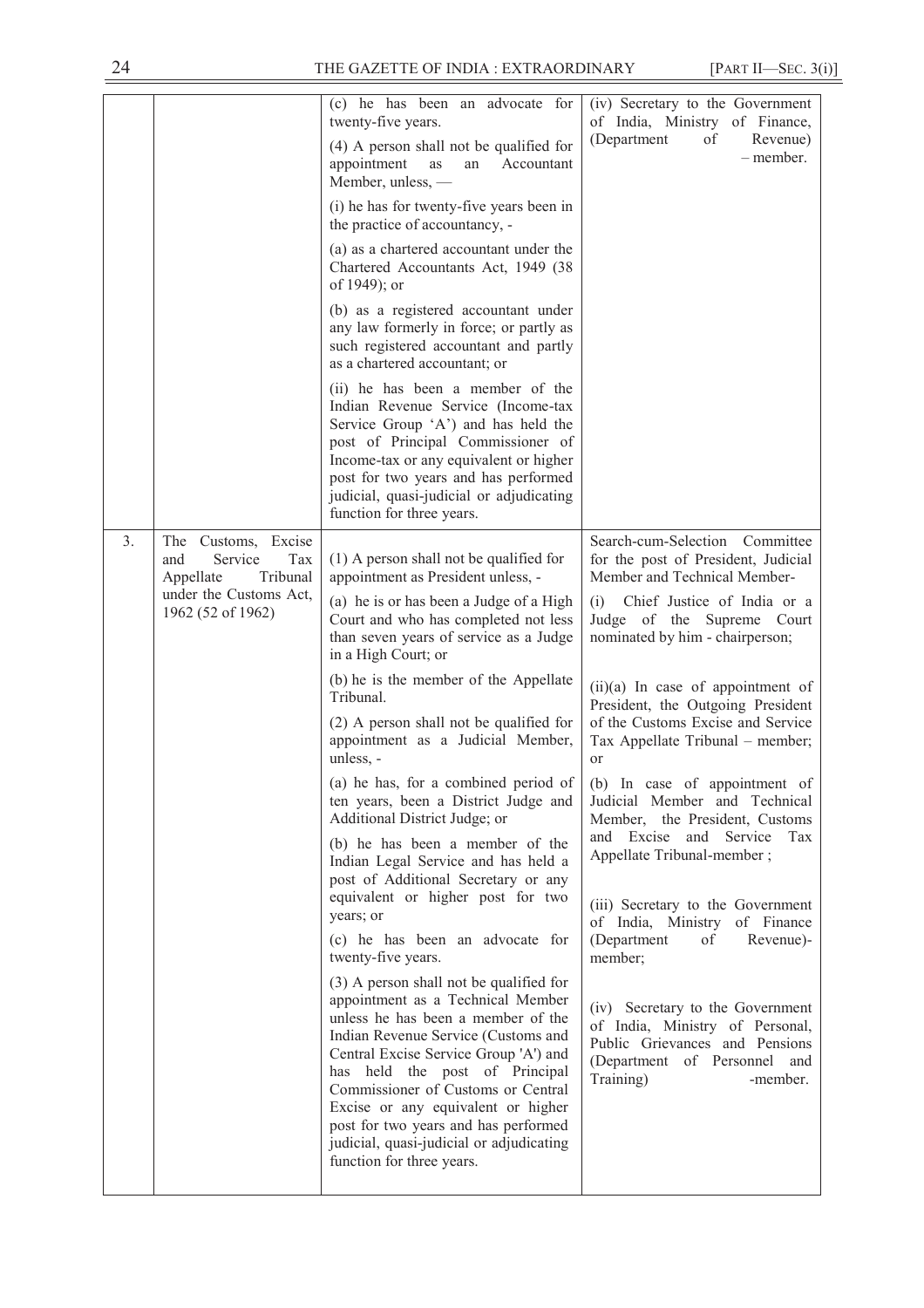| 4. | Tribunal<br>Appellate<br>under the Smugglers<br>and Foreign Exchange<br>Manipulators<br>(Forfeiture of Property)<br>Act, 1976 (13 of 1976) | (1) The Chairman of the Appellate<br>Tribunal shall be a person who is or<br>has been a Judge of a Supreme Court<br>or a Chief Justice of a High Court.<br>(2) The Member of the Appellate<br>Tribunal shall be a person not below<br>the rank of Additional Secretary to the<br>Government of India or any equivalent<br>or higher post for two years and has<br>performed judicial, quasi-judicial or<br>adjudicating function for three years. | Search-cum-Selection Committee<br>for the post of Chairman and<br>Member, -<br>(i) Chief Justice of India or a Judge<br>of the Supreme Court nominated<br>by him-chairperson;<br>$(ii)(a)$ in case of appointment of<br>Chairman,<br>the<br>Outgoing<br>Chairman of the Appellate Tribunal<br>- member; or<br>(b) in case of appointment of<br>Member, the Chairman of the<br>Appellate Tribunal-member;<br>(iii) Secretary to the Government<br>of India, Ministry of Personal,<br>Public Grievances and Pensions<br>(Department of Personnel and<br>Training)- member;<br>(iv) Secretary to the Government of<br>India,<br>of<br>Finance<br>Ministry<br>(Department of Revenue)- member. |
|----|--------------------------------------------------------------------------------------------------------------------------------------------|---------------------------------------------------------------------------------------------------------------------------------------------------------------------------------------------------------------------------------------------------------------------------------------------------------------------------------------------------------------------------------------------------------------------------------------------------|--------------------------------------------------------------------------------------------------------------------------------------------------------------------------------------------------------------------------------------------------------------------------------------------------------------------------------------------------------------------------------------------------------------------------------------------------------------------------------------------------------------------------------------------------------------------------------------------------------------------------------------------------------------------------------------------|
|    |                                                                                                                                            |                                                                                                                                                                                                                                                                                                                                                                                                                                                   |                                                                                                                                                                                                                                                                                                                                                                                                                                                                                                                                                                                                                                                                                            |
| 5. | Central Administrative<br>Tribunal<br>under<br>the<br>Administrative<br>Tribunal Act, 1985 (13<br>of 1985).                                | (1) A person shall not be qualified for<br>appointment as the Chairman, unless<br>$he, -$<br>(a) is, or has been, a Judge of a High<br>Court; or                                                                                                                                                                                                                                                                                                  | Search-cum-Selection Committee<br>Chairman,<br>for<br>of<br>the<br>post<br>Administrative<br>Member<br>and<br>Judicial Member-                                                                                                                                                                                                                                                                                                                                                                                                                                                                                                                                                             |
|    |                                                                                                                                            | (b)<br>has, for a period of not less<br>than three years, held office as<br>Administrative Member or Judicial<br>Member in the Central Administrative<br>Tribunal;                                                                                                                                                                                                                                                                                | (i) Chief Justice of India or Judge<br>of the Supreme Court as nominated<br>by him-chairperson;                                                                                                                                                                                                                                                                                                                                                                                                                                                                                                                                                                                            |
|    |                                                                                                                                            | (2) A person shall not be qualified for<br>appointment,-<br>(a) as a Judicial Member, unless he,-                                                                                                                                                                                                                                                                                                                                                 | $(ii)(a)$ in case of appointment of<br>Chairman the Outgoing Chairman<br>the Central Administrative<br>of<br>Tribunal<br>– member; or                                                                                                                                                                                                                                                                                                                                                                                                                                                                                                                                                      |
|    |                                                                                                                                            | (i) is, or has been, a Judge of a High<br>Court; or<br>(ii) has, for one year, held the post of<br>Secretary to the Government of India<br>in the Department of Legal Affairs or<br>the Legislative Department including                                                                                                                                                                                                                          | (b) in case of appointment of<br>Administrative<br>Member<br>and<br>Judicial Member, the Chairman,<br>Central Administrative Tribunal<br>– member;                                                                                                                                                                                                                                                                                                                                                                                                                                                                                                                                         |
|    |                                                                                                                                            | Member -Secretary, Law Commission<br>of India; or                                                                                                                                                                                                                                                                                                                                                                                                 | (iii) Secretary to the Government                                                                                                                                                                                                                                                                                                                                                                                                                                                                                                                                                                                                                                                          |
|    |                                                                                                                                            | (iii) has, for two years, held a post of<br>Additional<br>Secretary<br>to<br>the<br>of<br>India<br>Government<br>in<br>the<br>Department of Legal Affairs<br>or<br>Legislative Department; or                                                                                                                                                                                                                                                     | of India, Ministry of Personal,<br>Public Grievances and Pensions<br>(Department of Personnel<br>and<br>Training) - member;                                                                                                                                                                                                                                                                                                                                                                                                                                                                                                                                                                |
|    |                                                                                                                                            | (iv) has, for a combined period of ten<br>years, been a District Judge and<br>Additional District Judge.                                                                                                                                                                                                                                                                                                                                          | (iv) Secretary to the Government of<br>India, Ministry of Law and Justice,<br>(Department of Legal Affairs)                                                                                                                                                                                                                                                                                                                                                                                                                                                                                                                                                                                |
|    |                                                                                                                                            | (b) as an Administrative Member,<br>unless he, -                                                                                                                                                                                                                                                                                                                                                                                                  | -member.                                                                                                                                                                                                                                                                                                                                                                                                                                                                                                                                                                                                                                                                                   |
|    |                                                                                                                                            | (i) has, for one year, held the post of<br>Secretary to the Government of India<br>or any other post under the Central<br>Government or a State Government<br>and carrying the scale of pay which is                                                                                                                                                                                                                                              |                                                                                                                                                                                                                                                                                                                                                                                                                                                                                                                                                                                                                                                                                            |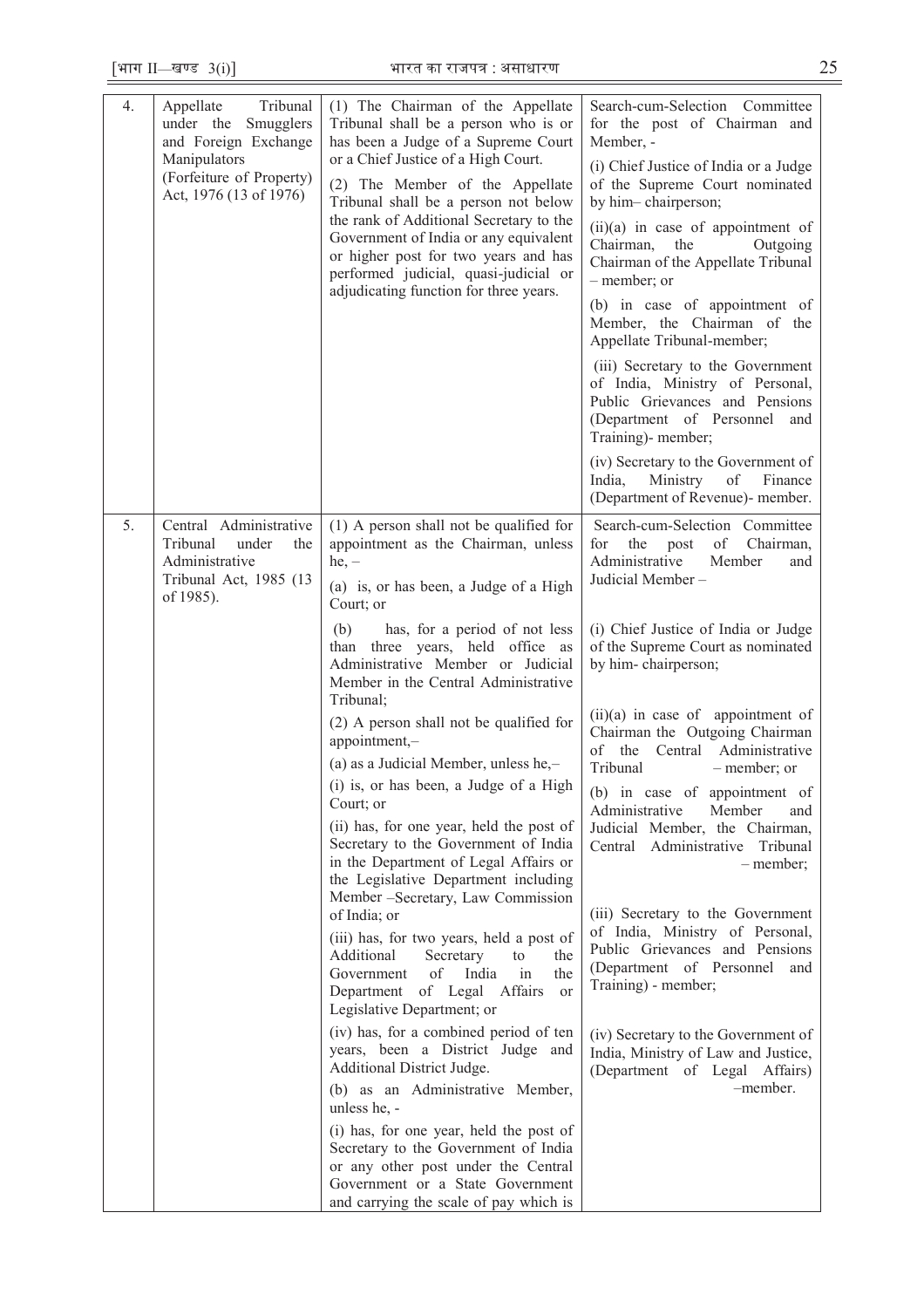|    |                                                                                                          | not less than that of a Secretary to the<br>Government of India for one year; or<br>(ii) has, for two years, held a post of                                                                                                                                                                                                                                                                                                                                                                                                                                                                                                                                                                                                                                                                                                                                                                                                                                                                                                                                                                                                                                                       |                                                                                                                                                                                                                                                                                                                                                                                                                                                                                                                                                                                                                                                                                                                                                                                                                          |
|----|----------------------------------------------------------------------------------------------------------|-----------------------------------------------------------------------------------------------------------------------------------------------------------------------------------------------------------------------------------------------------------------------------------------------------------------------------------------------------------------------------------------------------------------------------------------------------------------------------------------------------------------------------------------------------------------------------------------------------------------------------------------------------------------------------------------------------------------------------------------------------------------------------------------------------------------------------------------------------------------------------------------------------------------------------------------------------------------------------------------------------------------------------------------------------------------------------------------------------------------------------------------------------------------------------------|--------------------------------------------------------------------------------------------------------------------------------------------------------------------------------------------------------------------------------------------------------------------------------------------------------------------------------------------------------------------------------------------------------------------------------------------------------------------------------------------------------------------------------------------------------------------------------------------------------------------------------------------------------------------------------------------------------------------------------------------------------------------------------------------------------------------------|
|    |                                                                                                          | Additional<br>Secretary<br>to<br>the<br>Government of India, or any other post<br>under the Central or State Government<br>carrying the scale of pay which is not<br>less than that of Additional Secretary<br>to the Government of India for a<br>period of two years:                                                                                                                                                                                                                                                                                                                                                                                                                                                                                                                                                                                                                                                                                                                                                                                                                                                                                                           |                                                                                                                                                                                                                                                                                                                                                                                                                                                                                                                                                                                                                                                                                                                                                                                                                          |
|    |                                                                                                          | Provided<br>officers<br>that<br>the<br>belonging to the All-India services<br>who were or are on Central deputation<br>to a lower post shall be deemed to<br>have held the post of Secretary or<br>Additional Secretary, as the case may<br>be, from the date such officers were<br>granted proforma promotion or actual<br>promotion whichever is earlier to the<br>level of Secretary or Additional<br>Secretary, as the case may be, and the<br>period spent on Central deputation<br>after such date shall count for<br>qualifying service for the purpose of<br>this clause.                                                                                                                                                                                                                                                                                                                                                                                                                                                                                                                                                                                                 |                                                                                                                                                                                                                                                                                                                                                                                                                                                                                                                                                                                                                                                                                                                                                                                                                          |
| 6. | Claims<br>Railway<br>Tribunal<br>the<br>under<br>Railway<br>Claims<br>Tribunal Act, 1987 (54<br>of 1987) | $(1)$ A person shall not be qualified for<br>appointment as the Chairman, unless<br>$he, -$<br>(a) is, or has been, a Judge of a High<br>Court; or<br>(b) has, for a period of not less than<br>three years, held office as Vice-<br>Judicial<br>Chairman,<br>Member<br><sub>or</sub><br>Technical Member, as the case may<br>be.<br>(2) A person shall not be qualified for<br>appointment<br>the<br>Vice-<br>as<br>Chairman(Judicial), unless he, -<br>(a) is, or has been, a Judge of a High<br>Court: or<br>(b) has been a member of the Indian<br>Legal Service and has held a post of<br>Additional Secretary or any equivalent<br>or any higher post for two years; or<br>(c) has, for two years, held a civil<br>judicial post carrying a scale of pay<br>which is not less than that of an<br>Additional<br>Secretary<br>the<br>to<br>Government of India; or<br>(d) has, for a period of not less than<br>three years, held office as a Judicial<br>Member.<br>(3) A person shall not be qualified for<br>appointment as the Vice-Chairman<br>(Technical), unless he, -<br>(a) has, for a period of not less than<br>three years, held office as a Technical<br>Member; | Search-cum-Selection Committee<br>consisting for the post of the<br>Chairman,<br>Vice-Chairman<br>Vice-Chairman<br>(Judicial),<br>(Technical),<br>Technical Member<br>and Judicial<br>Member: -<br>(j) Chief Justice of India or Judge of<br>the Supreme Court nominated by<br>him<br>- chairperson;<br>(ii) (a) in case of appointment of<br>Chairman, the Outgoing Chairman,<br>Railway Claim Tribunal - member;<br>or<br>(b) in case of appointment of Vice-<br>Chairman<br>(Judicial),<br>Vice-<br>Chairman (Technical), Technical<br>Member and Judicial Member, the<br>Chairman Railway Claim Tribunal<br>- member; or<br>(Traffic) of the<br>Member<br>(iii)<br>Railway Board- member;<br>(iv)Secretary to the Government of<br>India, Ministry of Law and Justice,<br>(Department of Legal Affairs) -<br>member. |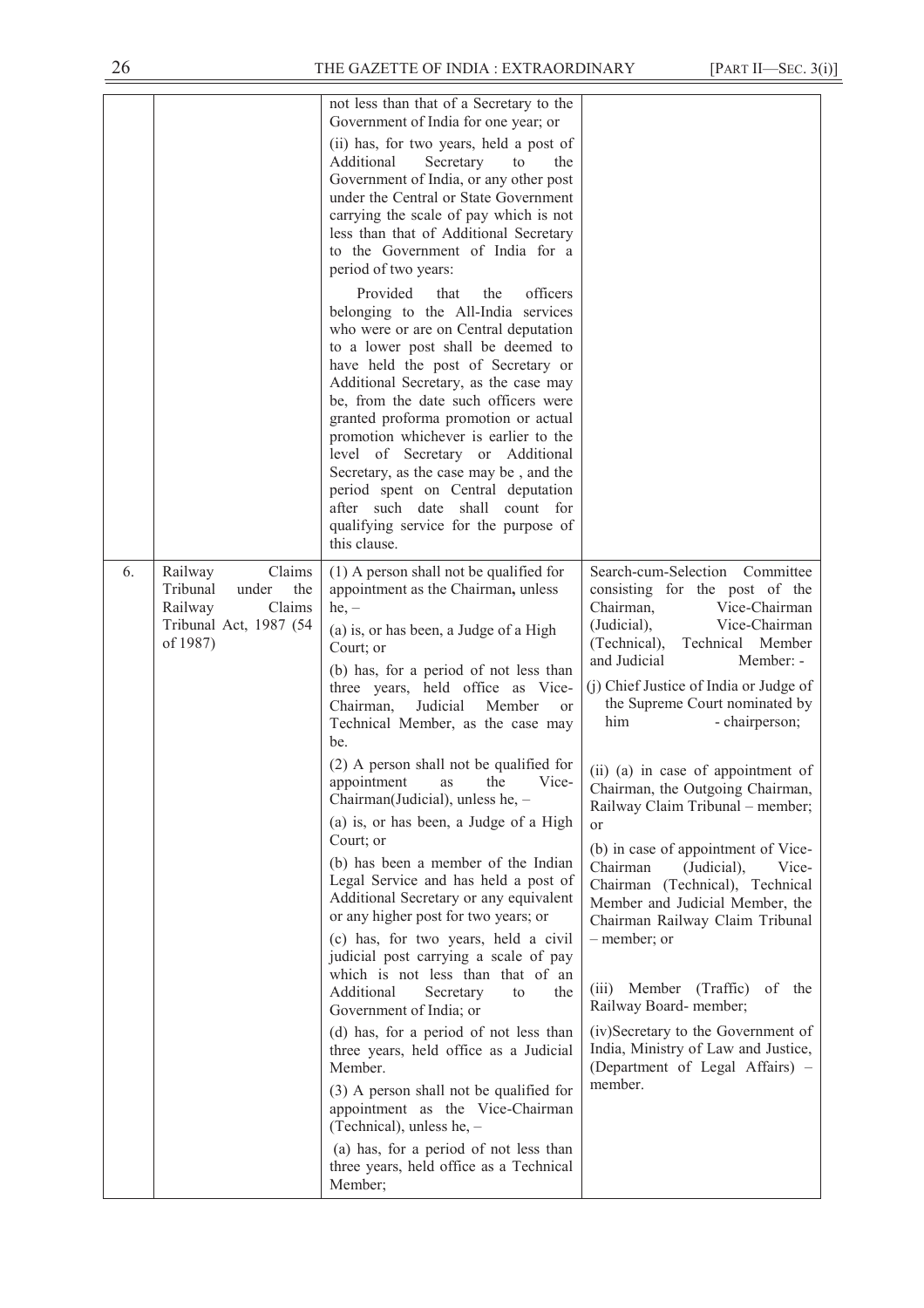|    |                                                                                                                           | (b) has, for two years, held a post<br>railway<br>administration<br>under<br>a<br>carrying a scale of pay which is not<br>less than that of an Additional<br>Secretary to the Government of India<br>and has adequate knowledge of rules<br>and procedure of, and experience in,<br>claims<br>commercial<br>and<br>matters<br>relating to railways.<br>$(4)$ A person shall not be qualified for<br>appointment as a Judicial Member,<br>unless he, $-$<br>(a) is, or has been, a Judge of a High |                                                                                                                                                   |
|----|---------------------------------------------------------------------------------------------------------------------------|---------------------------------------------------------------------------------------------------------------------------------------------------------------------------------------------------------------------------------------------------------------------------------------------------------------------------------------------------------------------------------------------------------------------------------------------------------------------------------------------------|---------------------------------------------------------------------------------------------------------------------------------------------------|
|    |                                                                                                                           | Court;<br>(b) has, for a combined period of ten<br>years, been a District Judge and<br>Additional District Judge.                                                                                                                                                                                                                                                                                                                                                                                 |                                                                                                                                                   |
|    |                                                                                                                           | (5) A person shall not be qualified for<br>appointment as a Technical Member<br>unless he is a person of ability,<br>integrity and standing having special<br>knowledge of rules and procedure of,<br>experience<br>claims<br>and<br>in,<br>and<br>commercial<br>matters<br>relating<br>to<br>railways of not less than twenty-five<br>years.                                                                                                                                                     |                                                                                                                                                   |
| 7. | Securities<br>Appellate<br>Tribunal<br>under<br>the<br>Securities<br>Exchange<br>Board of India Act,<br>1992 (15 of 1992) | $(1)$ A person shall not be qualified for<br>appointment as the Presiding Officer<br>or a Judicial Member or a Technical<br>Member of the Securities Appellate<br>Tribunal, unless he, $-$                                                                                                                                                                                                                                                                                                        | Search and Selection Committee<br>for Post of the Presiding Officer,<br>Judicial Member and Technical<br>Member.<br>(i) Chief Justice of India or |
|    |                                                                                                                           | (a) in the case of the Presiding Officer,<br>is, or has been, a Judge of the Supreme<br>Court or a Chief Justice of a High<br>Court; or                                                                                                                                                                                                                                                                                                                                                           | Judge of the Supreme Court of<br>India<br>nominated<br>by<br>him<br>- chairperson;<br>(ii) (a) in case of appointment of                          |
|    |                                                                                                                           | (b) in the case of a Judicial Member,<br>is, or has been, a Judge of a High<br>Court; or                                                                                                                                                                                                                                                                                                                                                                                                          | Presiding Officer, the Outgoing<br>Presiding Officer of the Securities<br>Appellate Tribunal- member;                                             |
|    |                                                                                                                           | (c) in the case of a Technical<br>$Member, -$<br>(i) is, or has been, an Additional                                                                                                                                                                                                                                                                                                                                                                                                               | (b) in case of appointment of<br>Judicial Member and Technical<br>Member, the Presiding Officer of<br>the Securities Appellate Tribunal-          |
|    |                                                                                                                           | Secretary for two years or Secretary in<br>the Ministry or Department of the<br>Central Government or any equivalent<br>post in the Central Government or a<br>State Government; or                                                                                                                                                                                                                                                                                                               | member; or<br>(iii)<br>Secretary<br>the<br>to<br>Government of India, Ministry of<br>Finance, (Department of Economic                             |
|    |                                                                                                                           | (ii) is a person of proven ability,<br>integrity and standing having special<br>knowledge<br>professional<br>and<br>experience, of not less than twenty-<br>five years,<br>in financial<br>sectors<br>including securities market or pension<br>funds or commodity derivatives or<br>insurance.                                                                                                                                                                                                   | Affairs) – member; and<br>(iv)<br>Secretary<br>the<br>to<br>Government of India, Ministry of<br>Finance, (Department of Revenue)<br>-member.      |
|    |                                                                                                                           | (2) A Member or Part time Member<br>of the Board<br>Insurance<br><sub>or</sub><br>the<br>Regulatory<br>and<br>Development<br>Authority or<br>the<br>Pension Fund                                                                                                                                                                                                                                                                                                                                  |                                                                                                                                                   |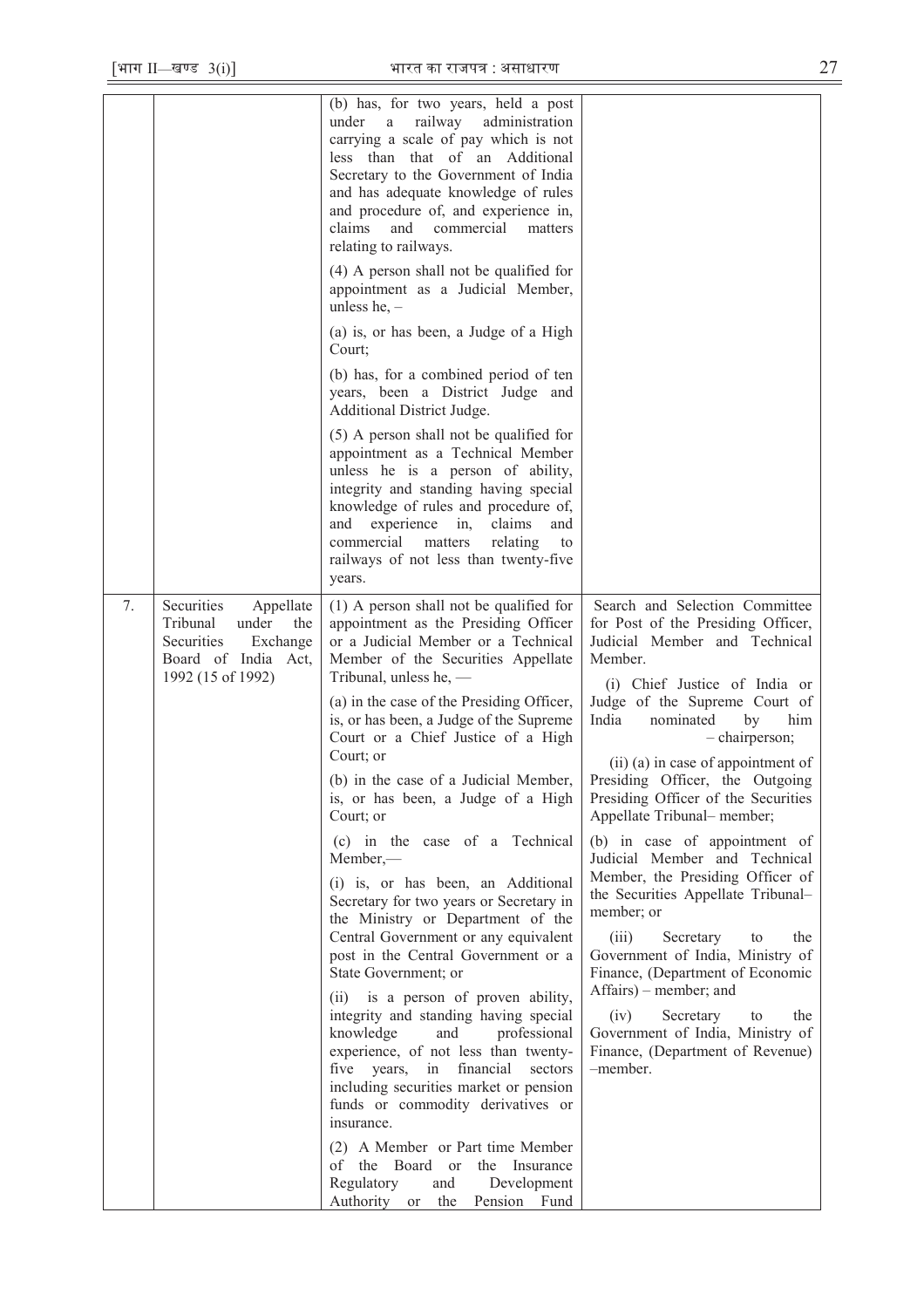|     |                                                                                                                                                         | Regulatory<br>and<br>Development<br>Authority, or any person at senior<br>management level<br>equivalent<br>to<br>Executive Director in the Board or in<br>such Authorities,<br>shall<br>be<br>not<br>appointed as Presiding Officer or<br>Member of the Securities Appellate<br>Tribunal, during his service or tenure<br>as such with the Board or with such<br>Authorities, as the case may be, or<br>within two years from the date on<br>which he ceases to hold office as such<br>in the Board or in such Authorities.<br>(3) The Presiding Officer or Member<br>of the Securities Appellate Tribunal<br>shall be a person who does not have<br>any financial or other interest as are<br>likely to prejudicially affect their<br>functions as such Presiding Officer or<br>Member. |                                                                                                                                                                                                                                                                                                                                                                                                                                                                                                                                            |
|-----|---------------------------------------------------------------------------------------------------------------------------------------------------------|-------------------------------------------------------------------------------------------------------------------------------------------------------------------------------------------------------------------------------------------------------------------------------------------------------------------------------------------------------------------------------------------------------------------------------------------------------------------------------------------------------------------------------------------------------------------------------------------------------------------------------------------------------------------------------------------------------------------------------------------------------------------------------------------|--------------------------------------------------------------------------------------------------------------------------------------------------------------------------------------------------------------------------------------------------------------------------------------------------------------------------------------------------------------------------------------------------------------------------------------------------------------------------------------------------------------------------------------------|
| 8.  | Debts<br>Recovery<br>Tribunal<br>under<br>the<br>Recovery of Debts Due<br>to Banks and Financial<br>Institutions Act, 1993<br>(51 of 1993)              | A person shall not be qualified for<br>appointment as Presiding Officer of<br>the Debts Recovery Tribunal, unless<br>he, is, or has been, a District Judge.                                                                                                                                                                                                                                                                                                                                                                                                                                                                                                                                                                                                                               | Search-cum-Selection Committee<br>for the post of Presiding Officer of<br>the Debts Recovery Tribunal, -<br>(i) Chief Justice of India or Judge<br>of the Supreme Court nominated<br>by him-chairperson;<br>(ii) Outgoing Presiding Officer of<br>Tribunal<br>Debts Recovery<br>the<br>- member;<br>(iii) Secretary to the Government<br>of India, Ministry of Finance<br>(Department<br>of<br>Financial<br>Services)- member; and<br>(v)Secretary to the Government of<br>India, Ministry<br>of<br>Corporate<br>Affairs - member.         |
| 9.  | Debts<br>Recovery<br>Tribunal<br>Appellate<br>under the Recovery of<br>Debts Due to Banks<br>and<br>Financial<br>Institutions Act, 1993<br>(51 of 1993) | A person shall not be qualified for<br>appointment as Chairperson, unless<br>$he,$ —<br>(a) is, or has been, a Judge of a High<br>Court; or<br>(b) has been a member of the Indian<br>Legal Service and has held a post of<br>Additional Secretary or any equivalent<br>or any higher post for two years; or<br>(c) has held office as the Presiding<br>Officer of a Debts Recovery Tribunal<br>for three years.                                                                                                                                                                                                                                                                                                                                                                          | Search-cum-Selection Committee<br>for the Chairperson of the Debts<br>Recovery Appellate Tribunal, -<br>(i) Chief Justice of India or any<br>Judge of the Supreme Court as<br>nominated by him - chairperson;<br>(ii) Outgoing Chairperson of the<br>Debts Recovery Appellate Tribunal<br>- member;<br>(ii) Secretary to the Government of<br>Ministry<br>India,<br>Finance<br>of<br>(Department<br>Financial<br>of<br>Services)- member;<br>(iv)Secretary to the Government of<br>India,<br>Ministry<br>of Corporate<br>Affairs – member. |
| 10. | Appellate<br>Airport<br>Tribunal<br>under<br>the<br>Authority of<br>Airport<br>India Act, 1994 (55 of<br>1994)                                          | A person shall not be eligible for<br>appointment as Chairperson, unless he,<br>is, or has been, a judge of a High<br>Court.                                                                                                                                                                                                                                                                                                                                                                                                                                                                                                                                                                                                                                                              | Search-cum-Selection Committee<br>for the post of Chairperson of<br>Airport Appellate Tribunal, -                                                                                                                                                                                                                                                                                                                                                                                                                                          |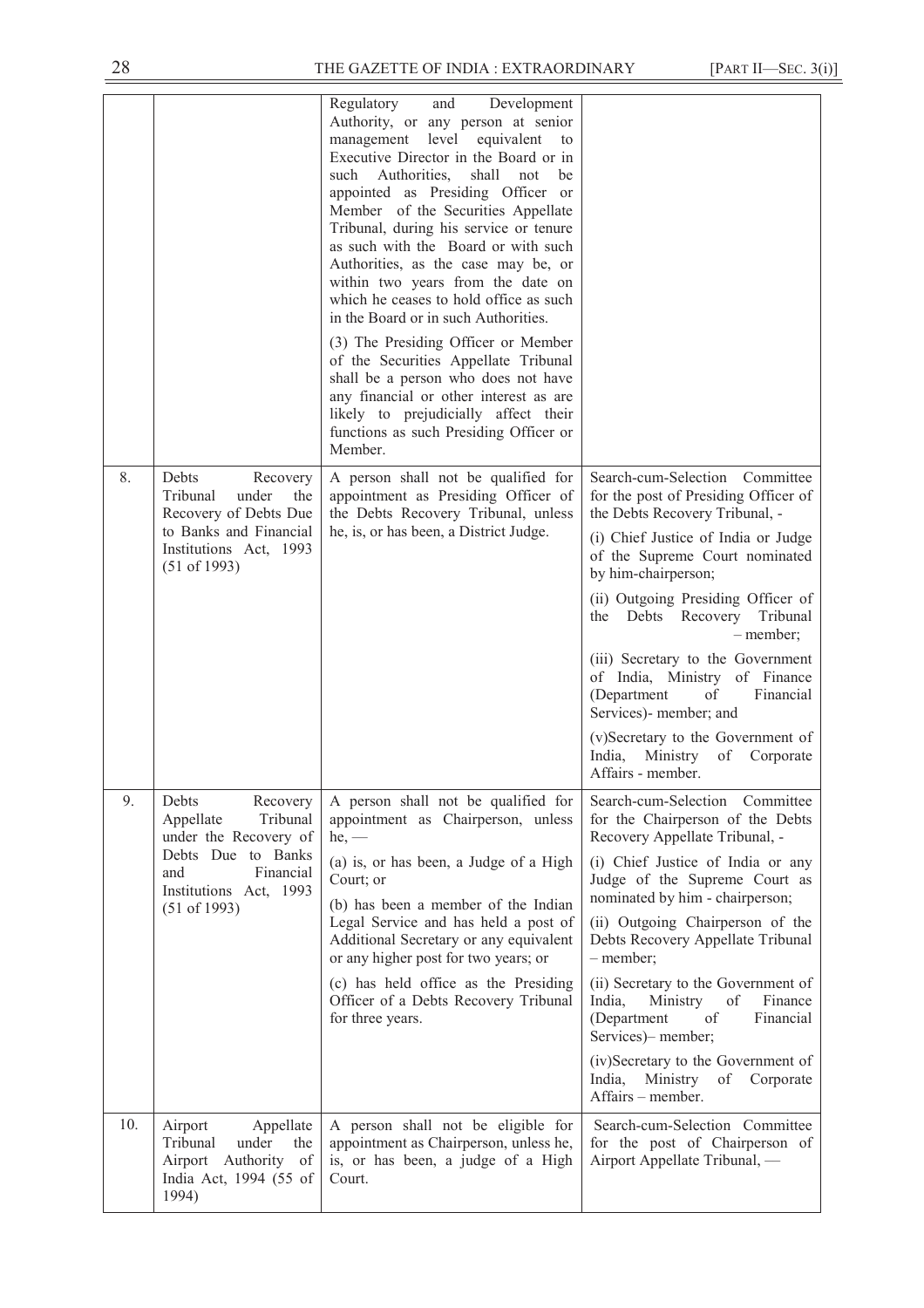|     |                                                                                                                                                            |                                                                                                                                                                                                                                                                                                                                                                                                                                                                                                                                                                                                                                                                                                                                        | Chief Justice of India or any<br>(i)<br>other judge of Supreme Court<br>nominated by him -chairperson;<br>Outgoing Chairperson of<br>(ii)<br>Airport<br>Appellate<br>Tribunal<br>- member;<br>(iii) Secretary to the Government<br>of India, Ministry of Civil Aviation<br>- member:<br>(iv) Secretary to the Government of<br>India, (Department of Economic<br>Affairs)<br>- member;                                                                                                                                                                                                                                                                                                                                                                              |
|-----|------------------------------------------------------------------------------------------------------------------------------------------------------------|----------------------------------------------------------------------------------------------------------------------------------------------------------------------------------------------------------------------------------------------------------------------------------------------------------------------------------------------------------------------------------------------------------------------------------------------------------------------------------------------------------------------------------------------------------------------------------------------------------------------------------------------------------------------------------------------------------------------------------------|---------------------------------------------------------------------------------------------------------------------------------------------------------------------------------------------------------------------------------------------------------------------------------------------------------------------------------------------------------------------------------------------------------------------------------------------------------------------------------------------------------------------------------------------------------------------------------------------------------------------------------------------------------------------------------------------------------------------------------------------------------------------|
| 11. | Telecom<br>Disputes<br>Settlement<br>and<br>Appellate<br>Tribunal<br>Telecom<br>under<br>the<br>Regulatory Authority of<br>India Act, 1997 (24 of<br>1997) | (1) A person shall not be qualified for<br>appointment as Chairperson, unless<br>$he, -$<br>(a) is, or has been, a Judge of Supreme<br>Court; or<br>(b) is, or has been, Chief Justice of a<br>High Court.<br>(2) A person shall not be qualified for<br>appointment as Member unless he is a<br>person of ability, integrity<br>and<br>standing having special knowledge of,<br>and professional experience of, not<br>than twenty-five<br>less<br>years<br>in<br>economics, business, commerce, law,<br>finance, accountancy, management,<br>industry, public affairs, administration,<br>telecommunications or any<br>other<br>matter which is useful to the Telecom<br>Disputes Settlement and Appellate<br>Tribunal.              | Search-cum-Selection Committee<br>for the post of the Chairperson and<br>$M$ ember, —<br>(i) Chief Justice of India or any<br>judge of the<br>Supreme<br>Court<br>nominated by him -chairperson;<br>(ii) (a) in case of appointment of<br>Chairperson,<br>the<br>Outgoing<br>Chairperson<br>of the<br>Telecom<br>Disputes Settlement and Appellate<br>Tribunal – member; or<br>(b) in case of appointment of<br>Member, the Chairperson of the<br>Telecom Disputes Settlement and<br>Appellate Tribunal – member; or<br>(iii) Secretary to the Government<br>of<br>India,<br>(Department<br>of<br>Telecommunications)- member;<br>(iv) Secretary to the Government of<br>India, Ministry of Civil Aviation -<br>member                                              |
| 12. | Appellate Board under<br>the Trade Marks Act,<br>1999 (47 of 1999)                                                                                         | (1) A person shall not be qualified<br>for appointment as Chairman, unless<br>he,-<br>(a) is, or has been, a Judge of High<br>Court; or<br>(b) has, for a period of not less than<br>three years, held office as Vice-<br>Chairperson of the Appellate Board.<br>(2) A person shall not be qualified<br>for appointment as Vice-Chairman,<br>unless he, -<br>(a) is, or has been, a Judge of High<br>Court; or<br>(b) has, for two years, held the office<br>of Judicial Member or a Technical<br>Member, and has a degree in law<br>with twelve years of practice at bar<br>or twelve years' experience in a<br>State Judicial Service.<br>(3) A person shall not be qualified<br>for appointment as Judicial Member,<br>unless he, - | (A) Search-cum-Selection for the<br>post of the Chairman, Vice-<br>Chairman, Judicial Member and<br>Technical Member of the Appellate<br>Board, -<br>(i) Chief Justice of India or any<br>Judge of the Supreme Court<br>nominated by him - chairperson;<br>(ii) (a) in case of appointment of<br>Chairman, the Outgoing Chairman<br>of the Appellate Board- member;<br>or<br>(b) in case of appointment of Vice-<br>Chairman, Judicial Member and<br>Technical Member (Trade mark),<br>Technical Member (Patent) and<br>Technical Member(Copyright) of<br>the Appellate Board, the Chairman<br>of the Appellate Board-member;or<br>(iii) Secretary to the Government<br>of<br>India,<br>(Department<br>for<br>Promotion of Industry and Internal<br>Trade) -member; |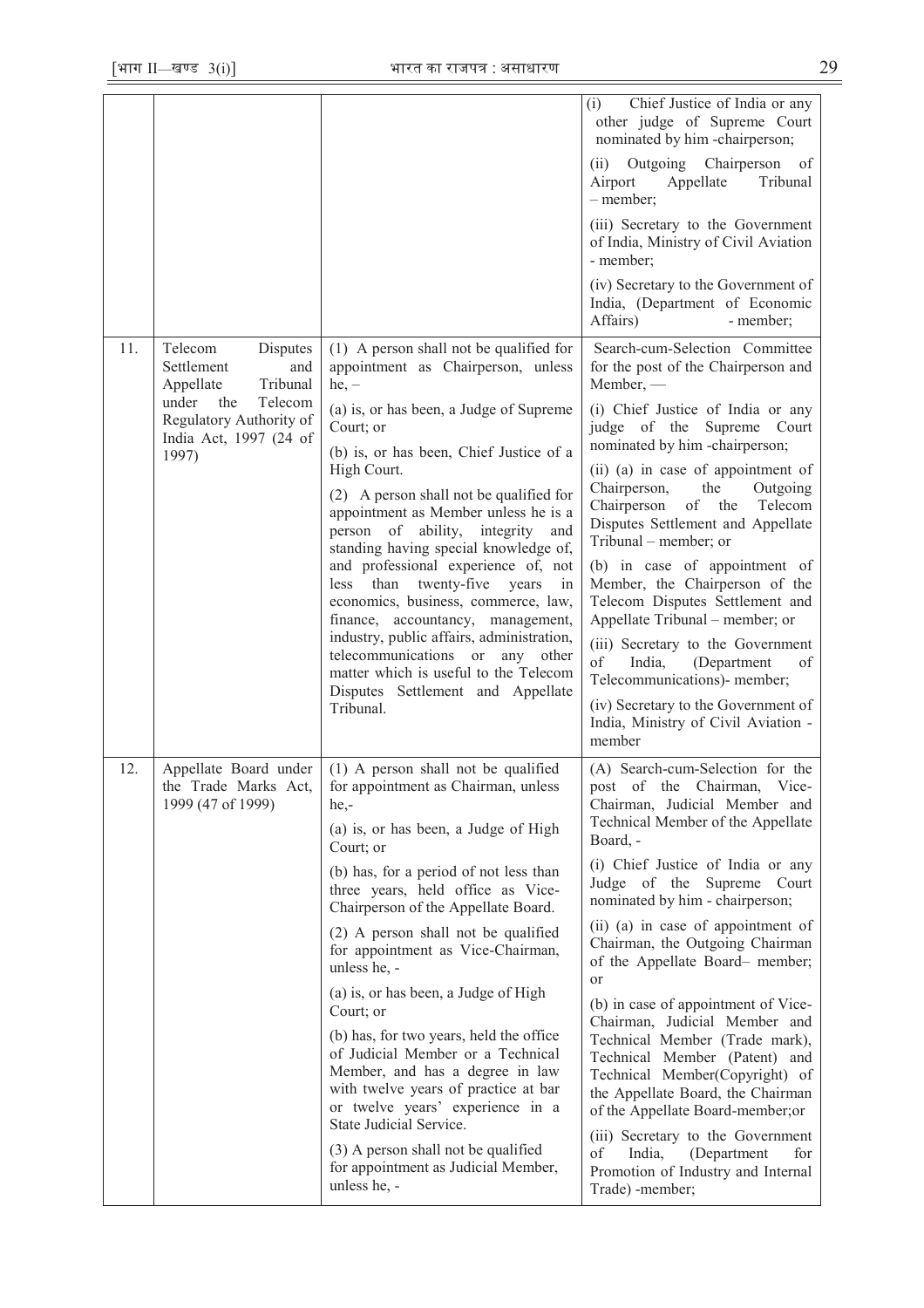|  | (a) is, or has been, a Judge of High<br>Court; or<br>(b) has, for a combined period of ten<br>years, been a District Judge and<br>Additional District Judge.                                                                                                                                                                    | (iv) Secretary to the Government of<br>India, Ministry of Consumer<br>Affairs Food<br>Public<br>and<br>Distribution<br>-member; |
|--|---------------------------------------------------------------------------------------------------------------------------------------------------------------------------------------------------------------------------------------------------------------------------------------------------------------------------------|---------------------------------------------------------------------------------------------------------------------------------|
|  | (4) A person shall not be qualified<br>appointment<br>Technical<br>for<br>as<br>Member (Trademark), unless he, -                                                                                                                                                                                                                |                                                                                                                                 |
|  | (a) has, for ten years, exercised<br>functions of a Tribunal under the<br>Trade Marks Act, 1999 (47 of 1999)<br>and has held a post not lower than<br>the post of Registrar for five years<br>and has a degree in law with twelve<br>years of practice at bar or twelve<br>years' experience in a State Judicial<br>Service, or |                                                                                                                                 |
|  | (b) has, for twenty-five years, been<br>an advocate of a proven specialised<br>experience in trade mark law.                                                                                                                                                                                                                    |                                                                                                                                 |
|  | (5) A person shall not be qualified<br>for<br>appointment as<br>Technical<br>Member (Patent), unless he, -                                                                                                                                                                                                                      |                                                                                                                                 |
|  | (a) has, for five years, held the post<br>or exercised the functions of the<br>Controller under the Patents Act,<br>1970 (39 of 1970); or                                                                                                                                                                                       |                                                                                                                                 |
|  | (b) has, for twenty-five years,<br>functioned as a registered patent<br>agent and possesses a degree in<br>engineering or technology or a<br>master's degree in science from any<br>University established under law for<br>the time being in force.                                                                            |                                                                                                                                 |
|  | (6) A person shall not be qualified<br>for<br>Technical<br>appointment<br>as<br>Member (Copyright), unless he, -                                                                                                                                                                                                                |                                                                                                                                 |
|  | (a) is, or has been a member of the<br>Indian Legal Service and is holding,<br>or has held a post of Additional<br>Secretary or any equivalent or any<br>higher post for two years; or                                                                                                                                          |                                                                                                                                 |
|  | (b) has, for a combined period of ten<br>years, been a District Judge and<br>Additional District Judge; or                                                                                                                                                                                                                      |                                                                                                                                 |
|  | (c) is, or has been a member of a<br>Tribunal or Civil Service not below<br>the rank of an Additional Secretary<br>to the Government of India with<br>three years' experience in the field<br>of Copyright; or                                                                                                                  |                                                                                                                                 |
|  | (d) has, for twenty-five years, been an<br>advocate of a proven specialized<br>experience in Copyright Law:                                                                                                                                                                                                                     |                                                                                                                                 |
|  | Provided that one member of the<br>Appellate Board for purposes of the<br>Copyright Act shall have qualification<br>as in (a), (b) or (d) above.                                                                                                                                                                                |                                                                                                                                 |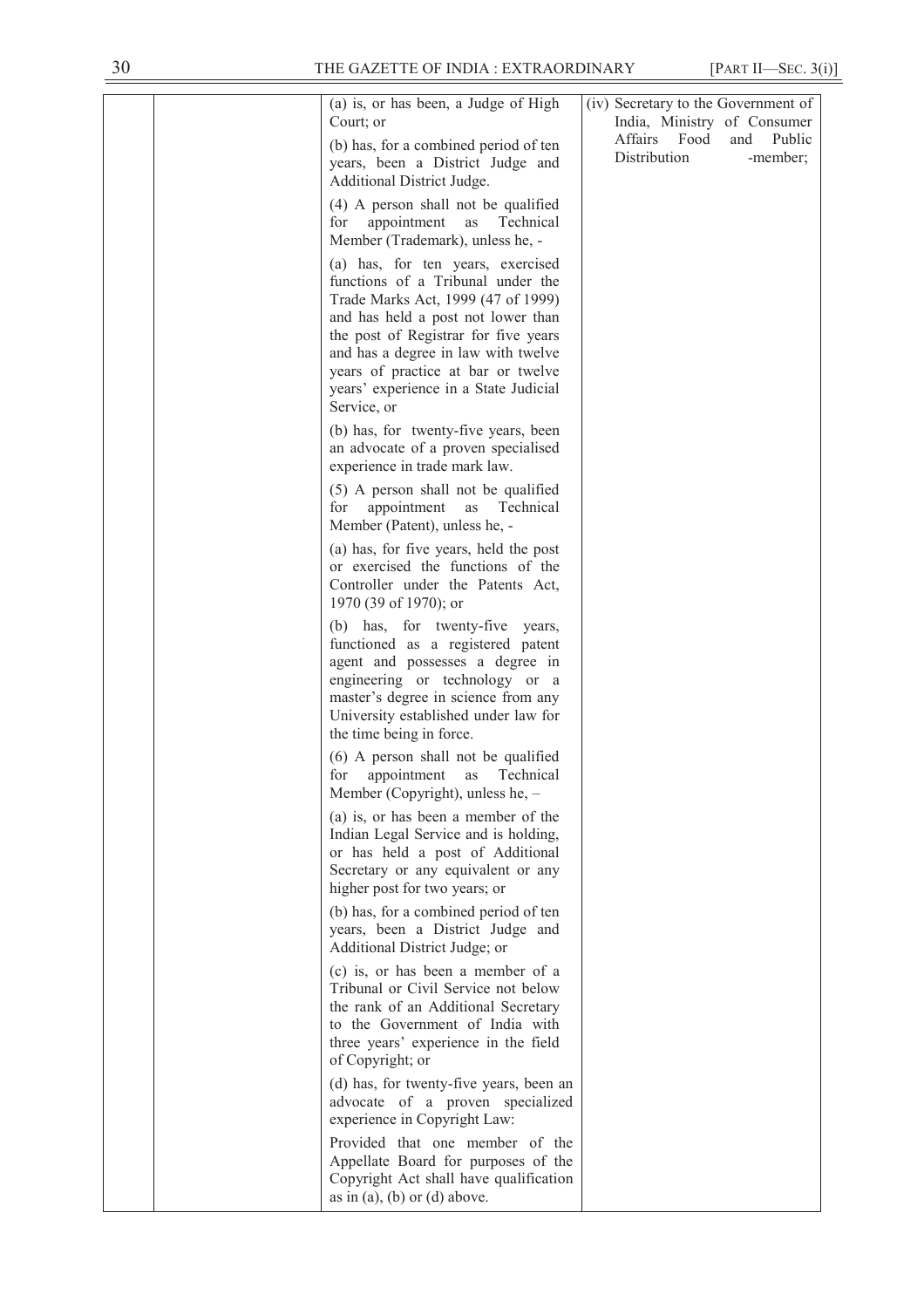$\overline{\phantom{a}}$ 

| 13. | National Company Law<br>Appellate<br>Tribunal<br>under the Companies<br>Act, 2013 (18 of 2013).             | (1) The Chairperson shall be a person<br>who is or has been a Judge of the<br>Supreme Court or the Chief Justice of<br>a High Court.<br>(2) A Judicial Member shall be a<br>person who is or has been a Judge of a<br>High Court or is a Judicial Member of<br>the National Company Law Tribunal<br>for five years.<br>(3) A Technical Member shall be a<br>person of proven ability, integrity and<br>standing having special knowledge<br>and professional experience, of not<br>less than twenty-five years, in law,<br>finance,<br>industrial<br>industrial<br>administration,<br>management<br>or<br>industrial reconstruction, investment,<br>accountancy or any other matter which<br>is useful to the National Company<br>Law Appellate Tribunal.                                                      | Search-Cum-Selection Committee<br>for the post of Chairperson,<br>Judicial Member and Technical<br>Member-<br>(i) Chief Justice of India or any<br>Judge of the Supreme Court<br>nominated by him -chairperson;<br>(ii) (a) in case of appointment of<br>Chairperson,<br>the<br>Outgoing<br>Chairperson<br>of the<br>National<br>Company Law Appellate Tribunal<br>– member; or<br>(b) in case of appointment of<br>Judicial Member and Technical<br>Member the Chairperson of the<br>National Company Law Appellate<br>Tribunal – member; or<br>(iii) Secretary to the Government<br>of India, Ministry of Corporate<br>Affairs - member;<br>(iv) Secretary to the Government of<br>Ministry<br>of<br>India,<br>Finance<br>(Department<br>of<br>Financial<br>Services)- member.                                                  |
|-----|-------------------------------------------------------------------------------------------------------------|----------------------------------------------------------------------------------------------------------------------------------------------------------------------------------------------------------------------------------------------------------------------------------------------------------------------------------------------------------------------------------------------------------------------------------------------------------------------------------------------------------------------------------------------------------------------------------------------------------------------------------------------------------------------------------------------------------------------------------------------------------------------------------------------------------------|-----------------------------------------------------------------------------------------------------------------------------------------------------------------------------------------------------------------------------------------------------------------------------------------------------------------------------------------------------------------------------------------------------------------------------------------------------------------------------------------------------------------------------------------------------------------------------------------------------------------------------------------------------------------------------------------------------------------------------------------------------------------------------------------------------------------------------------|
| 14. | Authority for Advance<br>Ruling<br>under<br>the<br>Income-tax Act, 1961<br>$(43 \text{ of } 1961)$          | A person shall be qualified for<br>appointment as, -<br>(a) Chairman, who: -<br>(i) is, or has been, a Judge of the<br>Supreme Court; or<br>(ii) is or has been a Chief Justice of a<br>High Court.<br>(b) Vice-chairman, who is, or has<br>been, a Judge of a High Court;<br>(c) Law Member, who has, for a<br>combined period of ten years, been a<br>District Judge and Additional District<br>Judge; or<br>(d) Revenue Member from the Indian<br>Revenue Service who is qualified to be<br>a Member of the Central Board of<br>Direct Taxes and an officer of the<br>Indian Customs and Central Excise<br>Service, who is qualified to be a<br>Member of the Central Board of<br>Excise<br>and<br>Customs<br>and<br>has<br>performed judicial, quasi-judicial or<br>adjudicating function for three years. | Search-cum Selection Committee<br>for the post of Chairman, Vice-<br>Chairman, Law Member and<br>Revenue Member -<br>(i) Chief Justice of India or any<br>Judge of the Supreme Court<br>nominated by him - chairperson;<br>(ii) (a) in case of appointment of<br>Chairman, the Outgoing Chairman<br>to the Authorities for Advance<br>Ruling-member; or<br>(b) in case of appointment of Vice-<br>Law<br>Member<br>Chairman,<br>and<br>Revenue Member, the Chairman to<br>Authorities<br>for<br>Advance<br>the<br>Ruling-member;<br>(iii) Secretary to the Government<br>of India, Ministry of Finance<br>(Department<br>of<br>Revenue)<br>member; and<br>(iv) Secretary to the Government of<br>India, Ministry of Personal, Public<br>Grievances<br>and<br>Pensions<br>of Personnel<br>(Department<br>and<br>Training) -member. |
| 15. | Certification<br>Film<br>Tribunal<br>Appellate<br>under<br>the<br>Cinematograph<br>Act,<br>1952 (37of 1952) | (1) A person shall not be qualified for<br>appointment as Chairman, unless he, -<br>(a) is, or has been, a Judge of a High<br>Court; or<br>(b) has, for a period of not less than<br>three years, held office as member.                                                                                                                                                                                                                                                                                                                                                                                                                                                                                                                                                                                       | Search-cum-Selection<br>Committee<br>for post of the Chairman and<br>Member<br>of<br>the<br>Appellate<br>$Tribunal$ , —<br>Chief Justice of India or any<br>(i)<br>Supreme<br>Judge of the<br>Court<br>nominated by him - chairperson;                                                                                                                                                                                                                                                                                                                                                                                                                                                                                                                                                                                            |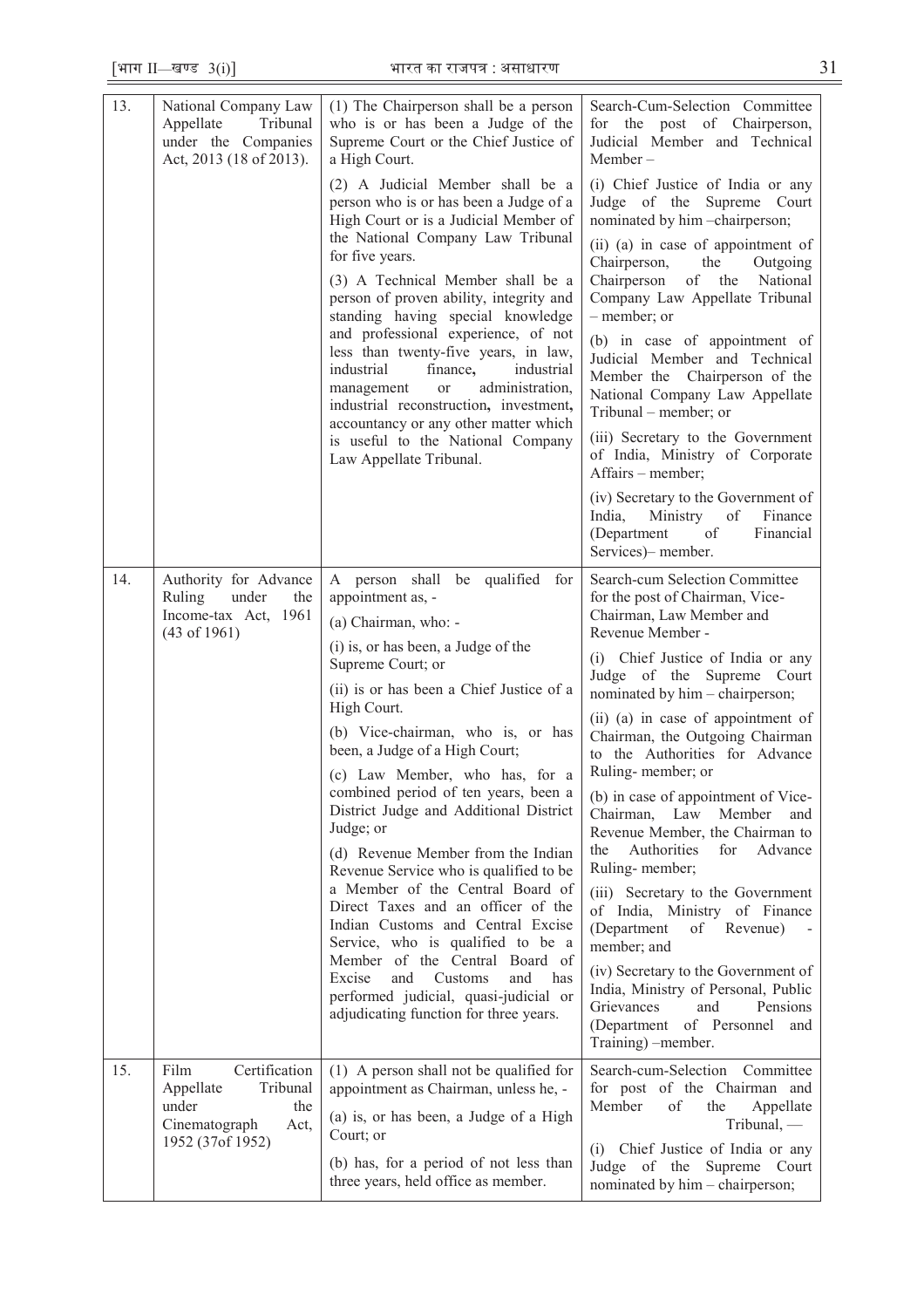|     |                                                                          | (2) A person qualified to judge the<br>effect of films on the public shall be<br>qualified<br>for<br>appointment<br>as<br><sub>a</sub><br>Member.                                                             | (ii) (a) in case of appointment of<br>Chairman, the outgoing Chairman<br>of the Appellate Tribunal-member;<br>or                                           |
|-----|--------------------------------------------------------------------------|---------------------------------------------------------------------------------------------------------------------------------------------------------------------------------------------------------------|------------------------------------------------------------------------------------------------------------------------------------------------------------|
|     |                                                                          |                                                                                                                                                                                                               | (b) in case of appointment of<br>Member, the Chairman of<br>the<br>Appellate Tribunal-member;                                                              |
|     |                                                                          |                                                                                                                                                                                                               | (iii) Secretary to the Government<br>of India, Ministry of Information<br>and Broadcasting -member; and                                                    |
|     |                                                                          |                                                                                                                                                                                                               | (iv) Secretary to the Government of<br>India, Ministry of Culture-member.                                                                                  |
| 16. | National<br>Consumer<br>Redressal<br>Disputes                            | (1) A person shall not be qualified for<br>appointment as President, unless he, -                                                                                                                             | Search-cum-Selection Committee<br>for post of the President and                                                                                            |
|     | Commission under the<br>Protection<br>Consumer<br>Act, 1986 (68 of 1986) | (a) is, or has been, a Judge of the<br>Supreme Court; or                                                                                                                                                      | Member of the National Consumer<br>Disputes Redressal Commission, -                                                                                        |
|     |                                                                          | (b) is, or has been, Chief Justice of a<br>High Court.                                                                                                                                                        | (i) Chief Justice of India or any<br>Judge of the Supreme Court<br>nominated by him - chairperson;                                                         |
|     |                                                                          | (2) A person shall not be qualified for<br>appointment as Member unless he,-                                                                                                                                  | (ii) (a) in case of appointment of<br>President, the Outgoing President                                                                                    |
|     |                                                                          | (a) is, or has been, a Judge of a High<br>Court; or                                                                                                                                                           | of National Consumer Disputes<br>Redressal Commission- member;                                                                                             |
|     |                                                                          | (b) has, for a combined period of ten<br>years, been a District Judge and                                                                                                                                     | or<br>(b) in case of appointment of                                                                                                                        |
|     |                                                                          | Additional District Judge; or<br>(c) is a person of ability, integrity and                                                                                                                                    | Member, the President of National<br><b>Disputes</b><br>Consumer<br>Redressal                                                                              |
|     |                                                                          | standing,<br>and<br>having<br>special<br>knowledge<br>of,<br>and<br>professional<br>experience of not less than twenty-five<br>economics,<br>business,<br>years<br>in<br>commerce, law, finance, accountancy, | Commission-member;<br>(iii) Secretary to the Government<br>of India, Ministry of Consumer<br>Affairs,<br>Food<br>and<br>Public<br>Distribution-member; and |
|     |                                                                          | management, industry, public affairs,<br>administration or any other matter<br>which is useful to the National<br>Consumer<br>Disputes<br>Redressal<br>Commission.                                            | (iv) Secretary to the Government of<br>Ministry of Commerce<br>India,<br>(Department for Promotion of<br>Industry and Internal Trade)-<br>member.          |
| 17. | Appellate Tribunal for<br>Electricity under the<br>Electricity Act, 2003 | (1) A person shall not be qualified for<br>appointment as Chairperson of the<br>Appellate Tribunal, unless he, -                                                                                              | Search-cum-Selection Committee<br>for the post of Chairperson,<br>Judicial Member and Technical                                                            |
|     | $(36$ of 2003).                                                          | is, or has been, a Judge of<br>(a)<br>Supreme Court; or                                                                                                                                                       | $Member$ —<br>(i) Chief Justice of India or any                                                                                                            |
|     |                                                                          | (b) is, or has been, Chief Justice of a<br>High Court.                                                                                                                                                        | Judge of the Supreme Court<br>nominated by him - chairperson;                                                                                              |
|     |                                                                          | (2) A person shall not be qualified for<br>appointment as Judicial Member,<br>unless, he-                                                                                                                     | (ii) (a) in case of appointment of<br>Chairperson,<br>the<br>Outgoing<br>of the<br>Chairperson<br>Appellate<br>Tribunal for Electricity - member;          |
|     |                                                                          | (a) is, or has been, a Judge of a<br>High Court; or                                                                                                                                                           | or<br>(b) in case of appointment of                                                                                                                        |
|     |                                                                          | (b) has, for a combined period of<br>ten years, been a District Judge<br>and Additional District Judge.                                                                                                       | Judicial Member and Technical<br>Member, the Chairperson of the<br>Appellate Tribunal for Electricity<br>- member;                                         |
|     |                                                                          | (3) A person shall not be qualified for<br>appointment as Technical Member<br>unless he is a person of ability,<br>integrity and standing having special                                                      | (iii) Secretary to the Government<br>of India, Ministry Power-member;<br>and                                                                               |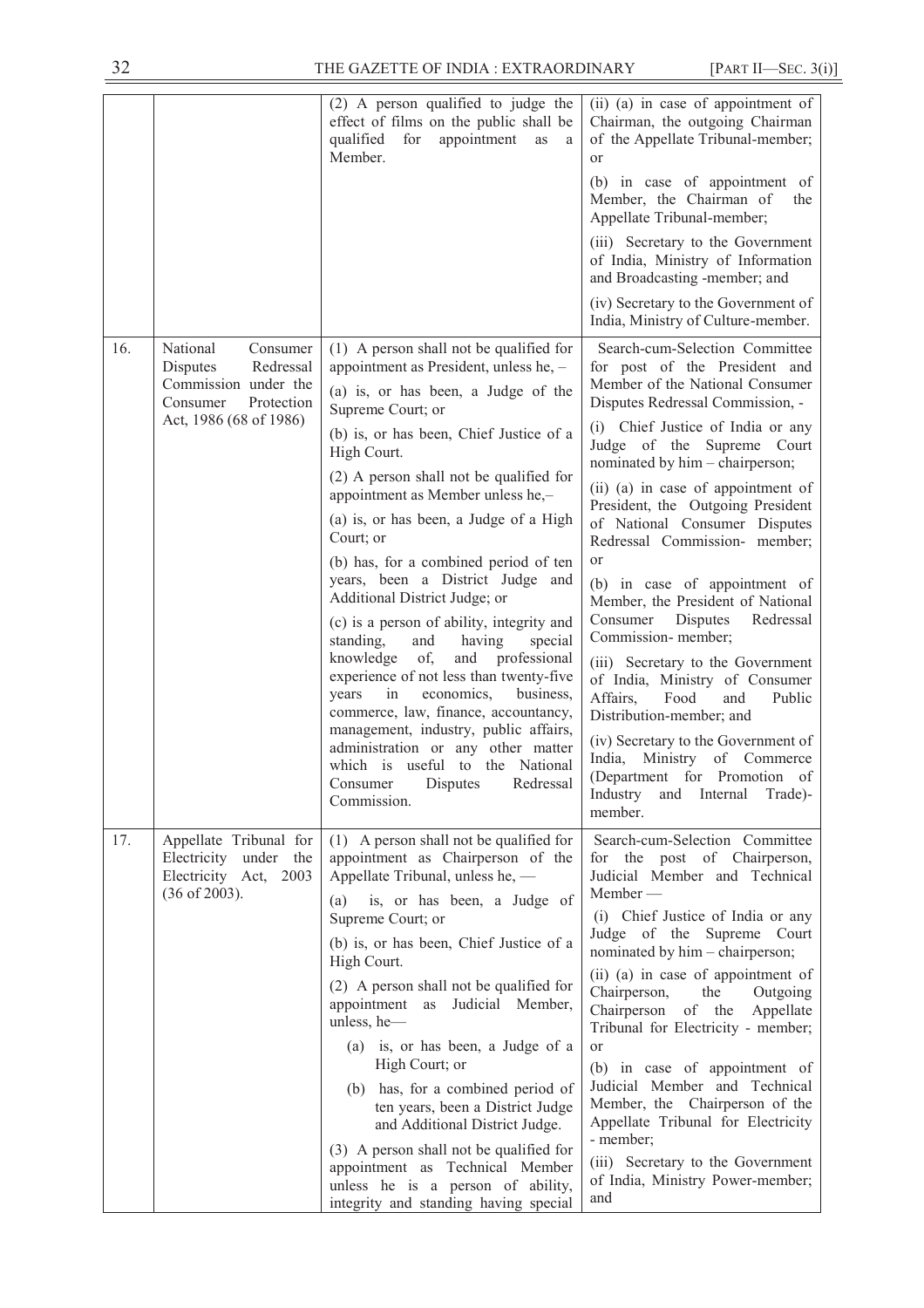|     |                                                                                                          | knowledge of, and professional<br>experience of, not less than twenty-<br>five years in matters dealing with<br>electricity generation, transmission,<br>distribution, regulation, economics,<br>business, commerce, law, finance,<br>accountancy, management, industry,<br>public affairs, administration or in any<br>other matter which is useful to the<br>Appellate Tribunal.                                                                                                                                                                                                                                                                                                                                                                                                                                                                                                                                                                                                                                                                                                                                                                                                                                                                           | (iv) Secretary to the Government of<br>India, Ministry of Petroleum<br>-member.                                                                                                                                                                                                                                                                                                                                                                                                                                                                                                                                                                                                                                                                                                               |
|-----|----------------------------------------------------------------------------------------------------------|--------------------------------------------------------------------------------------------------------------------------------------------------------------------------------------------------------------------------------------------------------------------------------------------------------------------------------------------------------------------------------------------------------------------------------------------------------------------------------------------------------------------------------------------------------------------------------------------------------------------------------------------------------------------------------------------------------------------------------------------------------------------------------------------------------------------------------------------------------------------------------------------------------------------------------------------------------------------------------------------------------------------------------------------------------------------------------------------------------------------------------------------------------------------------------------------------------------------------------------------------------------|-----------------------------------------------------------------------------------------------------------------------------------------------------------------------------------------------------------------------------------------------------------------------------------------------------------------------------------------------------------------------------------------------------------------------------------------------------------------------------------------------------------------------------------------------------------------------------------------------------------------------------------------------------------------------------------------------------------------------------------------------------------------------------------------------|
| 18. | Armed Forces Tribunal<br>Armed<br>under<br>the<br>Forces Act, 2007 (55 of<br>2007)                       | (1) A person shall not be qualified for<br>appointment as Chairperson, unless,<br>$he, -$<br>(a) is, or has been, a Judge of Supreme<br>Court; or<br>(b) is or has been a Chief Justice of a<br>High Court.<br>(2) A person shall not be qualified for<br>appointment as Judicial Member<br>unless he is, or has been, a Judge of a<br>High Court.<br>(3) A person shall not be qualified for<br>appointment<br>as<br>Administrative<br>Member, unless he, -<br>(a) has held or has been holding the<br>rank of Major General or above for a<br>total period of three years in the Army<br>or equivalent rank in the Navy or the<br>Air Force; or<br>(b) has served for not less than one<br>year as Judge Advocate General in the<br>Army or the Navy or the Air Force,<br>and is not below the rank of Major<br>General, Commodore<br>and<br>Air<br>Commodore respectively; or<br>(c) is a person of ability, integrity<br>standing<br>having<br>special<br>and<br>knowledge<br>professional<br>of,<br>and<br>experience of not less than thirty years<br>in, economics, business, commerce,<br>law,<br>finance,<br>accountancy,<br>management, industry, public affairs,<br>administration or in any other matter<br>useful to the Armed Forces Tribunal. | Search-cum-Selection Committee<br>for the post of Chairperson,<br>Judicial<br>Member<br>and<br>Administrative Member-<br>(i) Chief Justice of India or any<br>Judge of the Supreme Court<br>nominated by him - chairperson;<br>(ii) (a) in case of appointment of<br>Chairperson,<br>the<br>Outgoing<br>Chairperson of the Armed Force<br>Tribunal - member; or<br>(b) in case of appointment of<br>Judicial<br>Member<br>and<br>Member<br>Administrative<br>the<br>Chairperson of the Armed Forces<br>Tribunal - member;<br>(iii) Secretary to the Government<br>of India, Ministry of Defence-<br>member; and<br>(iv) Secretary to the Government of<br>India, Ministry of Personal, Public<br>and<br><b>Grievances</b><br>Pensions<br>(Department of Personnel<br>and<br>Training)-member. |
| 19. | National<br>Green<br>Tribunal<br>the<br>under<br>National<br>Green<br>Tribunal Act, 2010 (19<br>of 2010) | (1) A person shall not be qualified for<br>appointment as Chairperson, unless<br>$he, -$<br>(a) is, or has been, a Judge of Supreme<br>Court; or<br>(b) is, or has been, Chief Justice of a<br>High Court.<br>(2) A person shall not be qualified for<br>appointment as Judicial Member,<br>unless he, $-$<br>(a) is, or has been, a Judge of a High<br>Court; or                                                                                                                                                                                                                                                                                                                                                                                                                                                                                                                                                                                                                                                                                                                                                                                                                                                                                            | Search-cum-Selection Committee<br>for the post of the<br>Chairperson,<br>Judicial Member<br>and<br>Expert<br>Member of the National Green<br>Tribunal, -<br>(i) Chief Justice of India or any<br>Judge of the Supreme Court<br>nominated by him - chairperson;<br>(ii) (a) in case of appointment of<br>Chairperson,<br>the<br>Outgoing<br>Chairperson of the National Green<br>Tribunal - member;or                                                                                                                                                                                                                                                                                                                                                                                          |